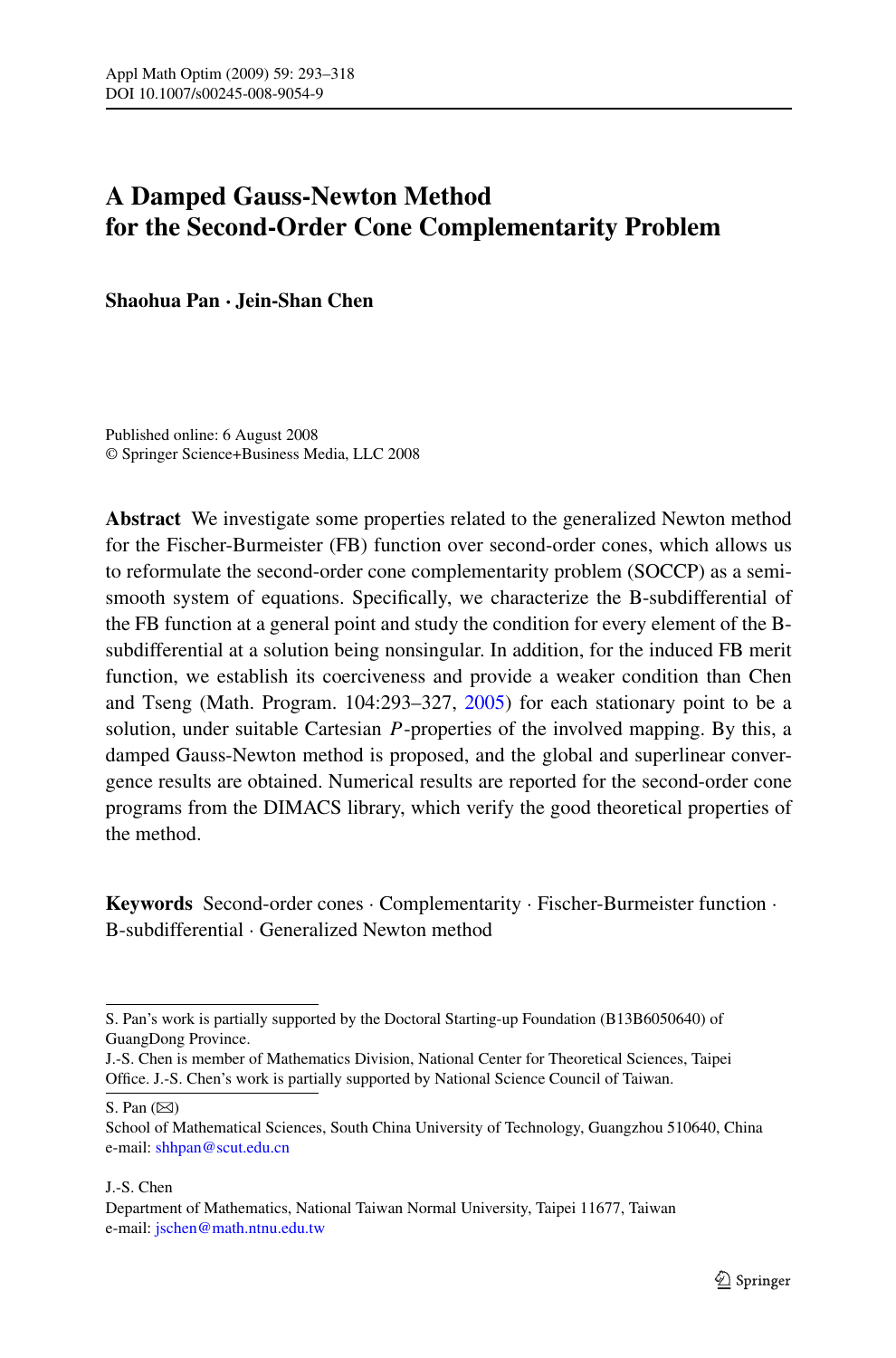#### <span id="page-1-0"></span>**1 Introduction**

Consider the following conic complementarity problem of finding  $\zeta \in \mathbb{R}^n$  such that

$$
F(\zeta) \in \mathcal{K}, \qquad G(\zeta) \in \mathcal{K}, \qquad \langle F(\zeta), G(\zeta) \rangle = 0, \tag{1}
$$

where  $\langle \cdot, \cdot \rangle$  represents the Euclidean inner product,  $F, G : \mathbb{R}^n \to \mathbb{R}^m$  are the mapping assumed to be continuously differentiable throughout this paper, and  $K$  is the Cartesian product of second-order cones (SOCs), or called Lorentz cones. In other words,

$$
\mathcal{K} = \mathcal{K}^{n_1} \times \mathcal{K}^{n_2} \times \cdots \times \mathcal{K}^{n_q},\tag{2}
$$

where  $q, n_1, ..., n_q \ge 1, n_1 + ... + n_q = m$  and

$$
\mathcal{K}^{n_i} := \{ x = (x_1, x_2) \in \mathbb{R} \times \mathbb{R}^{n_i - 1} \mid x_1 \ge \| x_2 \| \}
$$

with  $\|\cdot\|$  denoting the Euclidean norm and  $\mathcal{K}^1$  denoting the set of nonnegative reals  $\mathbb{R}_+$ . We will refer to  $(1)$ – $(2)$  as the *second-order cone complementarity problem* (*SOCCP*). Corresponding to the Cartesian structure of  $K$ , in the rest of this paper, we always write  $F = (F_1, \ldots, F_q)$  and  $G = (G_1, \ldots, G_q)$  with  $F_i, G_i : \mathbb{R}^n \to \mathbb{R}^{n_i}$ .

An important special case of the SOCCP corresponds to  $n = m$  and  $G(\zeta) = \zeta$  for all  $\zeta \in \mathbb{R}^n$ . Then (1) and (2) reduce to

$$
F(\zeta) \in \mathcal{K}, \quad \zeta \in \mathcal{K}, \qquad \langle F(\zeta), \zeta \rangle = 0, \tag{3}
$$

which is a natural extension of the nonlinear complementarity problem (NCP) over the nonnegative orthant cone  $\mathbb{R}^n_+$ . Another special case corresponds to the Karush-Kuhn-Tucker (KKT) conditions for the convex second-order cone program (CSOCP):

$$
\min g(x) \ns.t. \quad Ax = b, \quad x \in \mathcal{K},
$$
\n(4)

where  $A \in \mathbb{R}^{p \times m}$  has full row rank,  $b \in \mathbb{R}^p$  and  $g : \mathbb{R}^m \to \mathbb{R}$  is a twice continuously differentiable convex function. From [[6\]](#page-24-0), the KKT conditions of (4), which are sufficient but not necessary for optimality, can be rewritten in the form of  $(1)$  with

$$
F(\zeta) := \hat{x} + (I - A^T (A A^T)^{-1} A) \zeta, \qquad G(\zeta) := \nabla g(F(\zeta)) - A^T (A A^T)^{-1} A \zeta, \tag{5}
$$

where  $\hat{x} \in \mathbb{R}^m$  is any vector satisfying  $Ax = b$ . When g is a linear function, (4) reduces to the standard second-order cone program which has extensive applications in engineering design, finance, control, and robust optimization; see [\[1](#page-24-0), [14\]](#page-24-0) and references therein.

There have been many methods proposed for solving SOCPs and SOCCPs. They include the interior-point methods  $[1, 2, 14, 16, 24, 26]$  $[1, 2, 14, 16, 24, 26]$  $[1, 2, 14, 16, 24, 26]$  $[1, 2, 14, 16, 24, 26]$  $[1, 2, 14, 16, 24, 26]$  $[1, 2, 14, 16, 24, 26]$  $[1, 2, 14, 16, 24, 26]$  $[1, 2, 14, 16, 24, 26]$  $[1, 2, 14, 16, 24, 26]$  $[1, 2, 14, 16, 24, 26]$  $[1, 2, 14, 16, 24, 26]$  $[1, 2, 14, 16, 24, 26]$ , the non-interior smoothing Newton methods [\[7](#page-24-0), [11](#page-24-0)], the smoothing-regularization method [\[13](#page-24-0)], and the merit function approach [\[6](#page-24-0)]. Among others, the last three kinds of methods are all based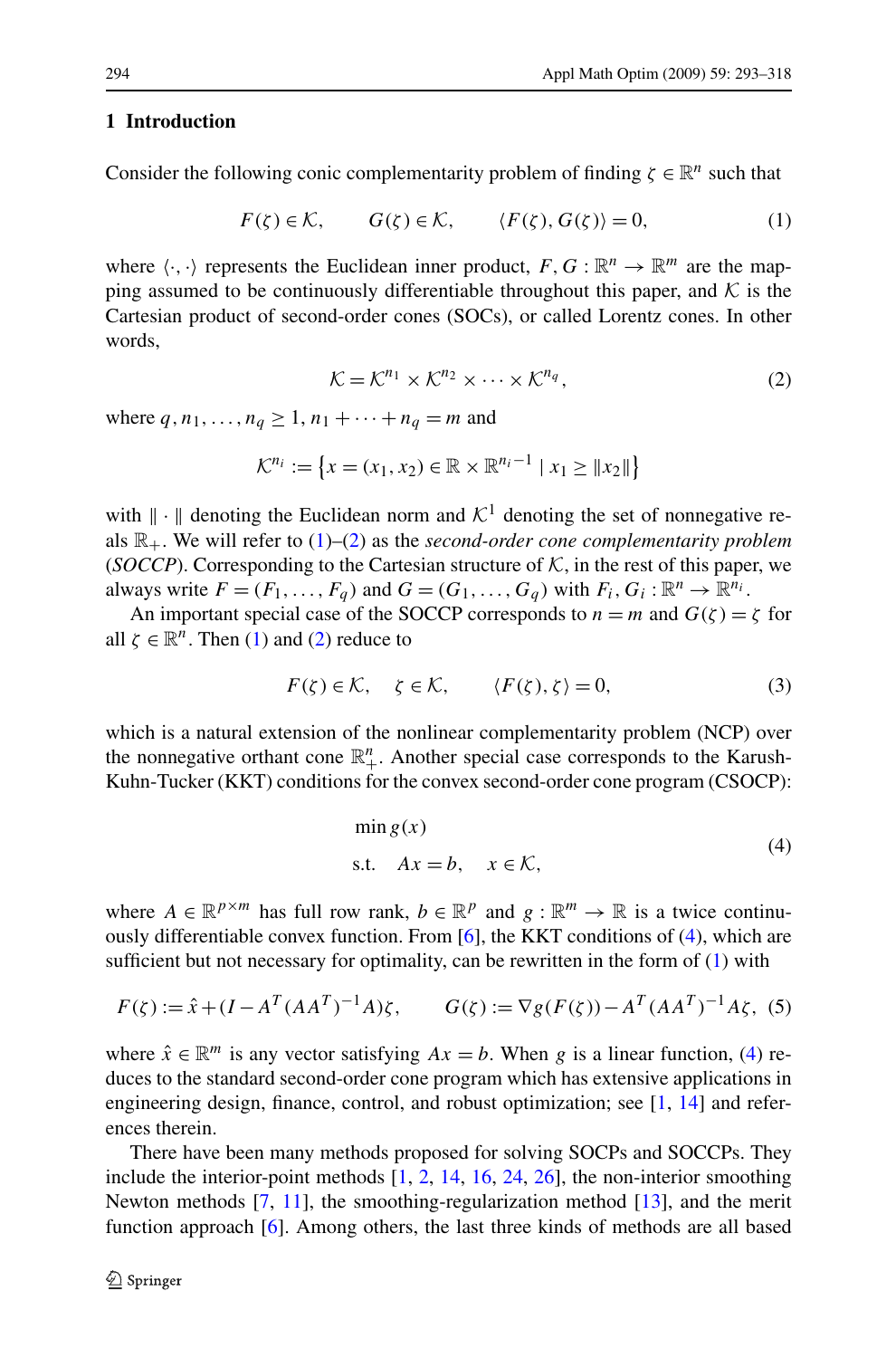<span id="page-2-0"></span>on an SOC complementarity function. Specifically, a mapping  $\phi : \mathbb{R}^l \times \mathbb{R}^l \to \mathbb{R}^l$  is called an *SOC complementarity function* associated with the cone  $K^l$  ( $l > 1$ ) if

$$
\phi(x, y) = 0 \iff x \in \mathcal{K}^l, \quad y \in \mathcal{K}^l, \quad \langle x, y \rangle = 0. \tag{6}
$$

A popular choice of  $\phi$  is the vector-valued Fischer-Burmeister (FB) function, defined by

$$
\phi(x, y) := (x^2 + y^2)^{1/2} - (x + y) \quad \forall x, y \in \mathbb{R}^l
$$
\n(7)

where  $x^2 = x \circ x$  denotes the Jordan product of *x* and itself,  $x^{1/2}$  denotes a vector such that  $(x^{1/2})^2 = x$ , and  $x + y$  means the usual componentwise addition of vectors. From the next section, we see that  $\phi$  in (7) is well-defined for all  $(x, y) \in \mathbb{R}^l \times \mathbb{R}^l$ . The function was shown in [[11\]](#page-24-0) to satisfy the equivalence (6), and therefore its squared norm

$$
\psi(x, y) := \frac{1}{2} ||\phi(x, y)||^2
$$
 (8)

is a merit function for the SOCCP, i.e.,  $\psi(x, y) = 0$  if and only if  $x \in \mathcal{K}^l$ ,  $y \in \mathcal{K}^l$ and  $\langle x, y \rangle = 0$ . The functions  $\phi$  and  $\psi$  were studied in the literature [[6,](#page-24-0) [21\]](#page-24-0), where  $\psi$ was shown to be continuously differentiable everywhere by Chen and Tseng [\[6](#page-24-0)] and *φ* was proved to be strongly semismooth by Sun and Sun [[21\]](#page-24-0).

In view of the characterization in (6), clearly, the SOCCP can be reformulated as the following nonsmooth system of equations:

$$
\Phi(\zeta) := \begin{pmatrix} \phi(F_1(\zeta), G_1(\zeta)) \\ \vdots \\ \phi(F_i(\zeta), G_i(\zeta)) \\ \vdots \\ \phi(F_q(\zeta), G_q(\zeta)) \end{pmatrix} = 0
$$
\n(9)

where  $\phi$  is defined as in (7) with a suitable dimension *l*. By Corollary 3.3 of [\[21](#page-24-0)], it is not hard to show that the operator  $\Phi : \mathbb{R}^n \to \mathbb{R}^m$  in (9) is semismooth. Furthermore, from Proposition 2 of [\[6\]](#page-24-0), its squared norm induces a smooth merit function, given by

$$
\Psi(\zeta) := \frac{1}{2} ||\Phi(\zeta)||^2 = \sum_{i=1}^q \psi(F_i(\zeta), G_i(\zeta)).
$$
\n(10)

In this paper, we mainly characterize the B-subdifferential of  $\phi$  at a general point and present an estimate for the B-subdifferential of  $\Phi$ . By this, a condition is given to guarantee every element of the B-subdifferential of  $\Phi$  at a solution to be nonsingular, which plays an important role in the local convergence analysis of nonsmooth Newton methods for the SOCCP. In addition, two important results are also presented for the merit function  $\Psi(\zeta)$ . One of them shows that each stationary point of  $\Psi$  is a solution of the SOCCP under a weaker condition than the one used by [[6\]](#page-24-0), and the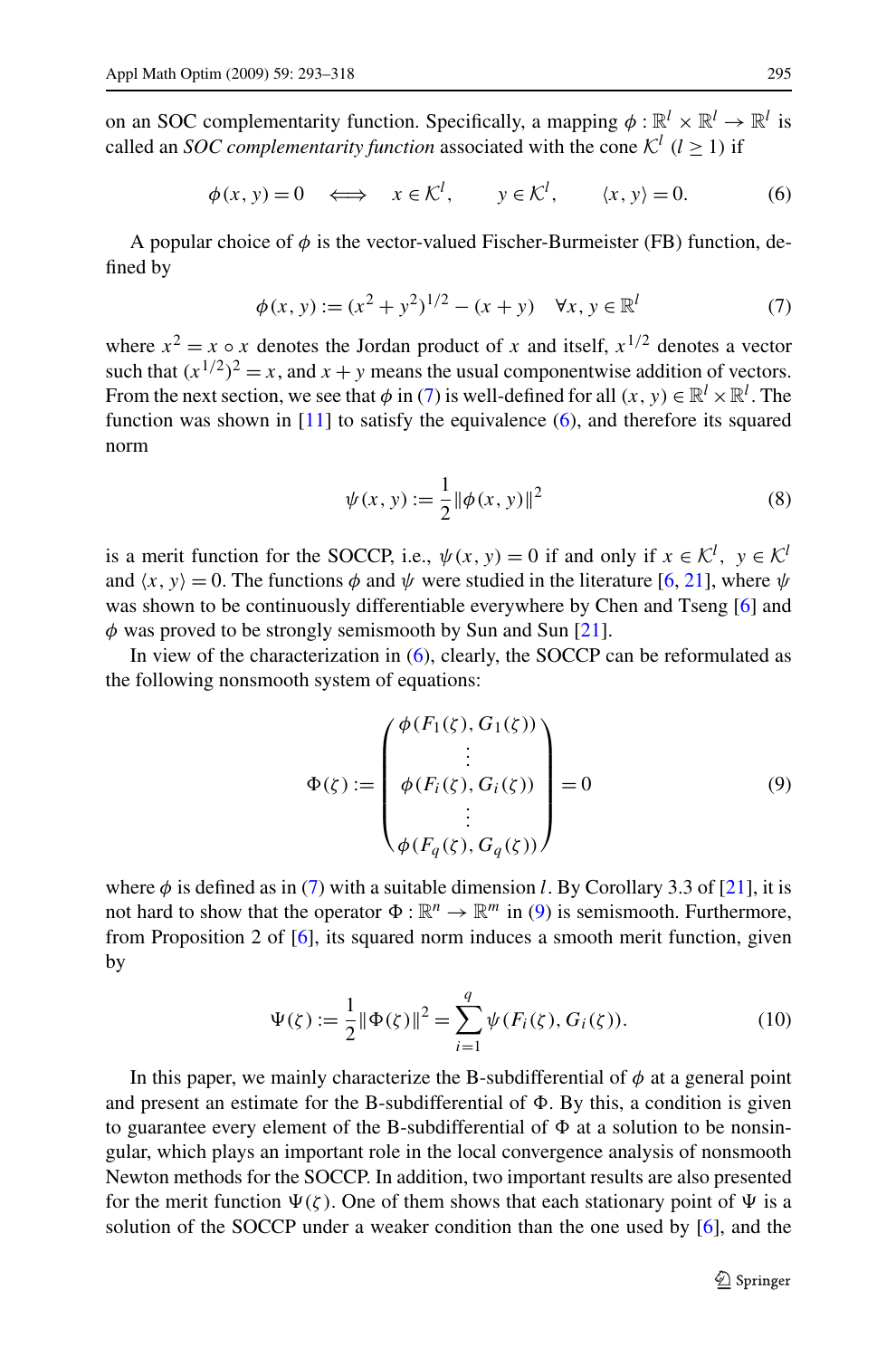other establishes the coerciveness of  $\Psi$  for the SOCCP ([3\)](#page-1-0) under the uniform Cartesian *P* -property of *F*. Based on these results, we finally propose a damped Gauss-Newton method by applying the generalized Newton method [\[19,](#page-24-0) [20](#page-24-0)] for the system [\(9](#page-2-0)), and analyze its global and superlinear (quadratic) convergence. Numerical results are reported for the SOCPs from the DIMACS library [\[18](#page-24-0)], which verify the good theoretical properties of the method.

Throughout this paper, *I* represents an identity matrix of suitable dimension,  $\mathbb{R}^n$ denotes the space of *n*-dimensional real column vectors, and  $\mathbb{R}^{n_1} \times \cdots \times \mathbb{R}^{n_q}$  is identified with  $\mathbb{R}^{n_1+\cdots+n_q}$ . Thus,  $(x_1,\ldots,x_q) \in \mathbb{R}^{n_1} \times \cdots \times \mathbb{R}^{n_q}$  is viewed as a column vector in  $\mathbb{R}^{n_1+\cdots+n_q}$ . For any differentiable mapping  $F: \mathbb{R}^n \to \mathbb{R}^m$ , the notation  $\nabla F(x) \in \mathbb{R}^{n \times m}$  denotes the transpose of the Jacobian  $F'(x)$ . For a symmetric matrix *A*, we write  $A \succ O$  (respectively,  $A \succeq O$ ) if *A* is positive definite (respectively, positive semidefinite). Given a finite number of square matrices  $Q_1, \ldots, Q_q$ , we denote the block diagonal matrix with these matrices as block diagonals by diag $(Q_1, \ldots, Q_q)$  or by diag $(Q_i, i = 1, \ldots, q)$ . If  $\mathcal J$  and  $\mathcal B$  are index sets such that  $\mathcal{J}, \mathcal{B} \subseteq \{1, 2, ..., q\}$ , we denote by  $P_{\mathcal{J}\mathcal{B}}$  the block matrix consisting of the submatrices  $P_{ik} \in \mathbb{R}^{n_j \times n_k}$  of *P* with  $j \in \mathcal{J}, k \in \mathcal{B}$ , and denote by  $x \beta$  a vector consisting of sub-vectors  $x_i \in \mathbb{R}^{n_i}$  with  $i \in \mathcal{B}$ .

# **2 Preliminaries**

This section recalls some background materials and preliminary results that will be used in the subsequent sections. We start with the interior and the boundary of  $K^l$  $(l > 1)$ . It is known that  $K^l$  is a closed convex self-dual cone with nonempty interior given by

$$
int(\mathcal{K}^l) := \{ x = (x_1, x_2) \in \mathbb{R} \times \mathbb{R}^{l-1} \mid x_1 > \|x_2\|\}
$$

and the boundary given by

$$
bd(\mathcal{K}^l):=\big\{x=(x_1,x_2)\in\mathbb{R}\times\mathbb{R}^{l-1}\mid x_1=\|x_2\|\big\}.
$$

For any  $x = (x_1, x_2), y = (y_1, y_2) \in \mathbb{R} \times \mathbb{R}^{l-1}$ , we define their *Jordan product* [\[9](#page-24-0)] as

$$
x \circ y := ((x, y), x_1y_2 + y_1x_2).
$$

The Jordan product "∘", unlike scalar or matrix multiplication, is not associative, which is the main source on complication in the analysis of SOCCP. The identity element under this product is  $e := (1, 0, \dots, 0)^T \in \mathbb{R}^l$ . For each  $x = (x_1, x_2) \in \mathbb{R} \times$  $\mathbb{R}^{l-1}$ , define the matrix  $L_x$  by

$$
L_x := \begin{bmatrix} x_1 & x_2^T \\ x_2 & x_1 I \end{bmatrix},
$$

which can be viewed as a linear mapping from  $\mathbb{R}^l$  to  $\mathbb{R}^l$  with the following properties.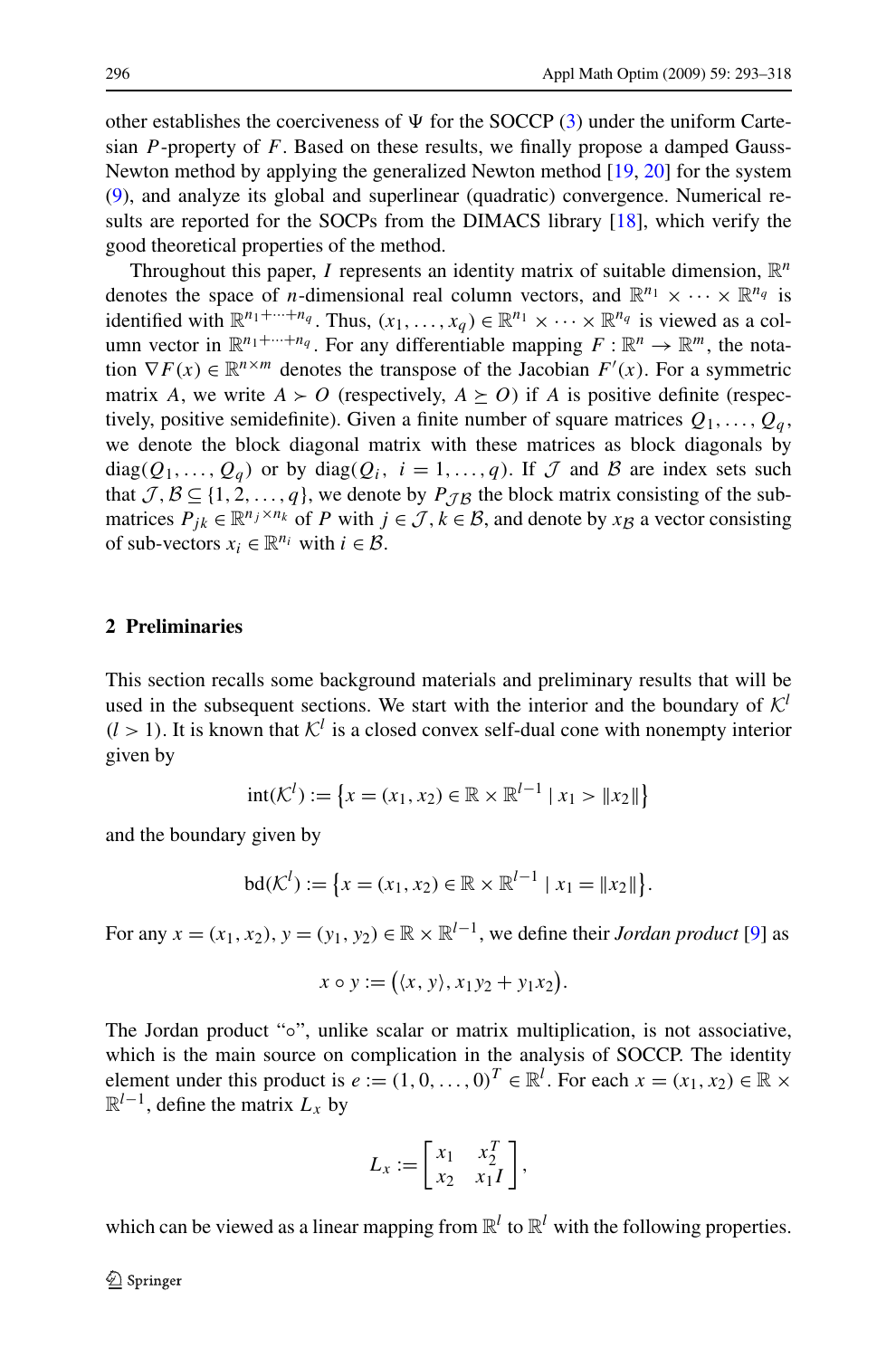#### <span id="page-4-0"></span>**Property 2.1**

- (a)  $L_x y = x \circ y$  *and*  $L_{x+y} = L_x + L_y$  *for any*  $x, y \in \mathbb{R}^l$ .
- (b)  $x \in \mathcal{K}^l \Longleftrightarrow L_x \succeq 0$  and  $x \in \text{int}(\mathcal{K}^l) \Longleftrightarrow L_x \succ 0$ .
- (c)  $L_x$  *is invertible whenever*  $x \in \text{int}(\mathcal{K}^l)$  *with the inverse*  $L_x^{-1}$  *given by*

$$
L_x^{-1} = \frac{1}{\det(x)} \begin{bmatrix} x_1 & -x_2^T \\ -x_2 & \frac{\det(x)}{x_1} I + \frac{x_2 x_2^T}{x_1} \end{bmatrix},
$$
(11)

*where*  $\det(x) := x_1^2 - ||x_2||^2$  *denotes the determinant of x*.

In the following, we recall from [\[9](#page-24-0), [11](#page-24-0)] that each  $x = (x_1, x_2) \in \mathbb{R} \times \mathbb{R}^{l-1}$  admits a spectral factorization, associated with  $\mathcal{K}^l$ , of the form

$$
x = \lambda_1(x) \cdot u_x^{(1)} + \lambda_2(x) \cdot u_x^{(2)},
$$

where  $\lambda_1(x)$ ,  $\lambda_2(x)$  and  $u_x^{(1)}$ ,  $u_x^{(2)}$  are the spectral values and the associated spectral vectors of *x*, respectively, defined by

$$
\lambda_i(x) = x_1 + (-1)^i ||x_2||,
$$
\n $u_x^{(i)} = \frac{1}{2}(1, (-1)^i \bar{x}_2), \quad i = 1, 2,$ 

with  $\bar{x}_2 = x_2 / ||x_2||$  if  $x_2 \neq 0$  and otherwise  $\bar{x}_2$  being any vector in  $\mathbb{R}^{l-1}$  satisfying  $\|\bar{x}_2\| = 1$ . If  $x_2 \neq 0$ , the factorization is unique. The spectral factorizations of *x*,  $x^2$ and  $x^{1/2}$  have various interesting properties, and some of them are summarized as follows.

**Property 2.2** *For any*  $x = (x_1, x_2) \in \mathbb{R} \times \mathbb{R}^{l-1}$ , *let*  $\lambda_1(x), \lambda_2(x)$  *and*  $u_x^{(1)}, u_x^{(2)}$  *be the spectral values and the associated spectral vectors*. *Then*, *the following results hold*.

(a)  $x \in \mathcal{K}^l \iff 0 \leq \lambda_1(x) \leq \lambda_2(x)$  and  $x \in \text{int}(\mathcal{K}^l) \iff 0 < \lambda_1(x) \leq \lambda_2(x)$ . (b)  $x^2 = [\lambda_1(x)]^2 u_x^{(1)} + [\lambda_2(x)]^2 u_x^{(2)} \in \mathcal{K}^l$  for any  $x \in \mathbb{R}^l$ . (c)  $If x \in \mathbb{R}^l$ , then  $x^{1/2} = \sqrt{\lambda_1(x)} u_x^{(1)} + \sqrt{\lambda_2(x)} u_x^{(2)} \in \mathbb{R}^l$ .

Now we recall the concepts of the B-subdifferential and (strong) semismoothness. Given a mapping  $H : \mathbb{R}^n \to \mathbb{R}^m$ , if *H* is locally Lipschitz continuous, then the set

$$
\partial_B H(z) := \left\{ V \in \mathbb{R}^{m \times n} \mid \exists \{ z^k \} \subseteq D_H : z^k \to z, H'(z^k) \to V \right\}
$$

is nonempty and is called the B-subdifferential of *H* at *z*, where  $D_H \subseteq \mathbb{R}^n$  denotes the set of points at which *H* is differentiable. The convex hull  $\partial H(z) := \text{conv}\partial_B H(z)$  is the generalized Jacobian of Clarke [\[4](#page-24-0)]. Semismoothness was originally introduced by Mifflin [\[15](#page-24-0)] for functionals. Smooth functions, convex functionals, and piecewise linear functions are examples of semismooth functions. Later, Qi and Sun [\[20](#page-24-0)] extended the definition of semismooth functions to a mapping  $H : \mathbb{R}^n \to \mathbb{R}^m$ . *H* is called *semismooth at x* if *H* is directionally differentiable at *x* and for all  $V \in \partial H(x + h)$  and  $h \rightarrow 0$ ,

$$
Vh - H'(x; h) = o(\Vert h \Vert);
$$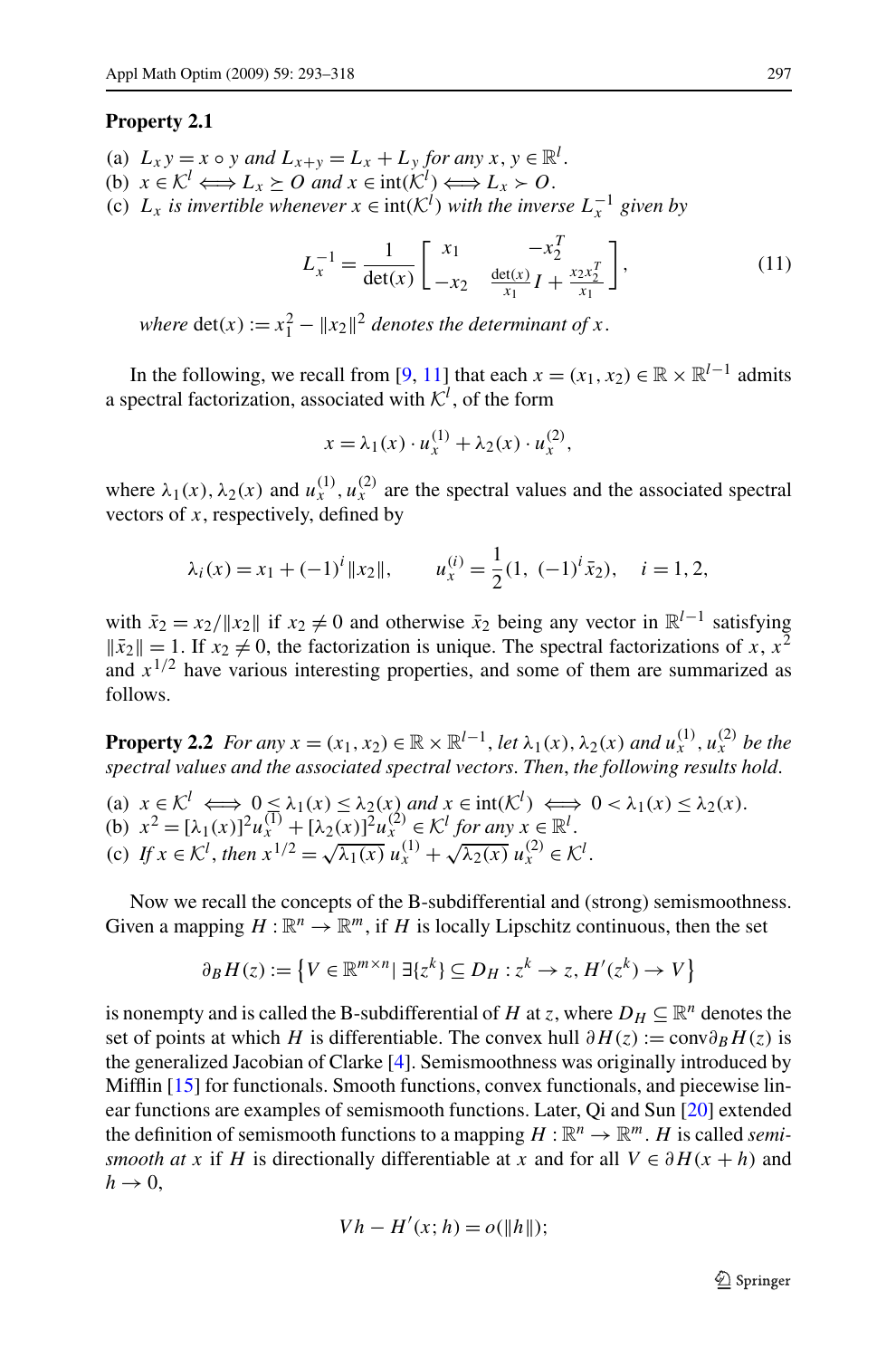<span id="page-5-0"></span>*H* is called *strongly semismooth at x* if *H* is semismooth at *x* and for all  $V \in$  $∂H(x + h)$  and  $h \rightarrow 0$ ,

$$
Vh - H'(x; h) = O(||h||^2);
$$

*H* is called (*strongly*) *semismooth* if it is (strongly) semismooth everywhere. Here, *o*( $||h||$ ) means a function  $\alpha : \mathbb{R}^n \to \mathbb{R}^m$  satisfying  $\lim_{h \to 0} \alpha(h)/||h|| = 0$ , while *O*( $||h||^2$ ) denotes a function  $\alpha : \mathbb{R}^n \to \mathbb{R}^m$  satisfying  $||\alpha(h)|| \le C ||h||^2$  for all  $||h|| \le \delta$ and some  $C > 0, \delta > 0$ .

Next, we present the definitions of Cartesian *P* -properties for a matrix  $M \in \mathbb{R}^{m \times m}$ , which are special cases of those introduced by Chen and Qi [[5\]](#page-24-0) for a linear transformation.

# **Definition 2.1** A matrix  $M \in \mathbb{R}^{m \times m}$  is said to have

- (a) the Cartesian *P*-property if for any  $0 \neq x = (x_1, \ldots, x_a) \in \mathbb{R}^m$  with  $x_i \in \mathbb{R}^{n_i}$ , there exists an index  $v \in \{1, 2, ..., q\}$  such that  $\langle x_v, (Mx)_v \rangle > 0$ ;
- (b) the Cartesian *P*<sub>0</sub>-property if for any  $0 \neq x = (x_1, \ldots, x_q) \in \mathbb{R}^m$  with  $x_i \in \mathbb{R}^{n_i}$ , there exists an index  $v \in \{1, 2, ..., q\}$  such that  $x_v \neq 0$  and  $\langle x_v, (Mx)_v \rangle \geq 0$ .

Some nonlinear generalizations of these concepts in the setting of  $K$  are defined as follows.

**Definition 2.2** Given a mapping  $F = (F_1, \ldots, F_a)$  with  $F_i : \mathbb{R}^n \to \mathbb{R}^{n_i}$ , *F* is said to

(a) have the uniform Cartesian *P*-property if for any  $x = (x_1, \ldots, x_q)$ ,  $y = (y_1, \ldots, y_q)$  $y_q$   $\in \mathbb{R}^m$ , there is an index  $\nu \in \{1, 2, ..., q\}$  and a positive constant  $\rho > 0$  such that

$$
\langle x_{\nu} - y_{\nu}, F_{\nu}(x) - F_{\nu}(y) \rangle \ge \rho \|x - y\|^2;
$$

(b) have the Cartesian *P*<sub>0</sub>-property if for any  $x = (x_1, \ldots, x_q)$ ,  $y = (y_1, \ldots, y_q)$  $\mathbb{R}^m$  and  $x \neq y$ , there exists an index  $v \in \{1, 2, ..., q\}$  such that

$$
x_v \neq y_v
$$
 and  $\langle x_v - y_v, F_v(x) - F_v(y) \rangle \ge 0$ .

From the above definitions, if a continuously differentiable mapping  $F : \mathbb{R}^n \to \mathbb{R}^n$ has the uniform Cartesian *P*-property (Cartesian *P*<sub>0</sub>-property), then  $\nabla F(x)$  at any  $x \in \mathbb{R}^n$  enjoys the Cartesian *P*-property (Cartesian *P*<sub>0</sub>-property). In addition, we may see that, when  $n_1 = \cdots = n_q = 1$ , the above concepts reduce to the definitions of *P*matrices and *P* -functions, respectively, for the NCP.

Finally, we introduce some notations which will be used in the rest of this paper. For any  $x = (x_1, x_2), y = (y_1, y_2) \in \mathbb{R} \times \mathbb{R}^{l-1}$ , we define  $w, z : \mathbb{R}^l \times \mathbb{R}^l \to \mathbb{R}^l$  by

$$
w = (w_1, w_2) = (w_1(x, y), w_2(x, y)) = w(x, y) := x^2 + y^2,
$$
  
\n
$$
z = (z_1, z_2) = (z_1(x, y), z_2(x, y)) = z(x, y) := (x^2 + y^2)^{1/2}.
$$
\n(12)

Clearly,  $w \in \mathcal{K}^l$  with  $w_1 = ||x||^2 + ||y||^2$  and  $w_2 = 2(x_1x_2 + y_1y_2)$ . Let  $\bar{w}_2 =$ *w*<sub>2</sub>/ $||w_2||$  if *w*<sub>2</sub> ≠ 0, and otherwise  $\bar{w}_2$  be any vector in  $\mathbb{R}^{l-1}$  satisfying  $||\bar{w}_2|| = 1$ .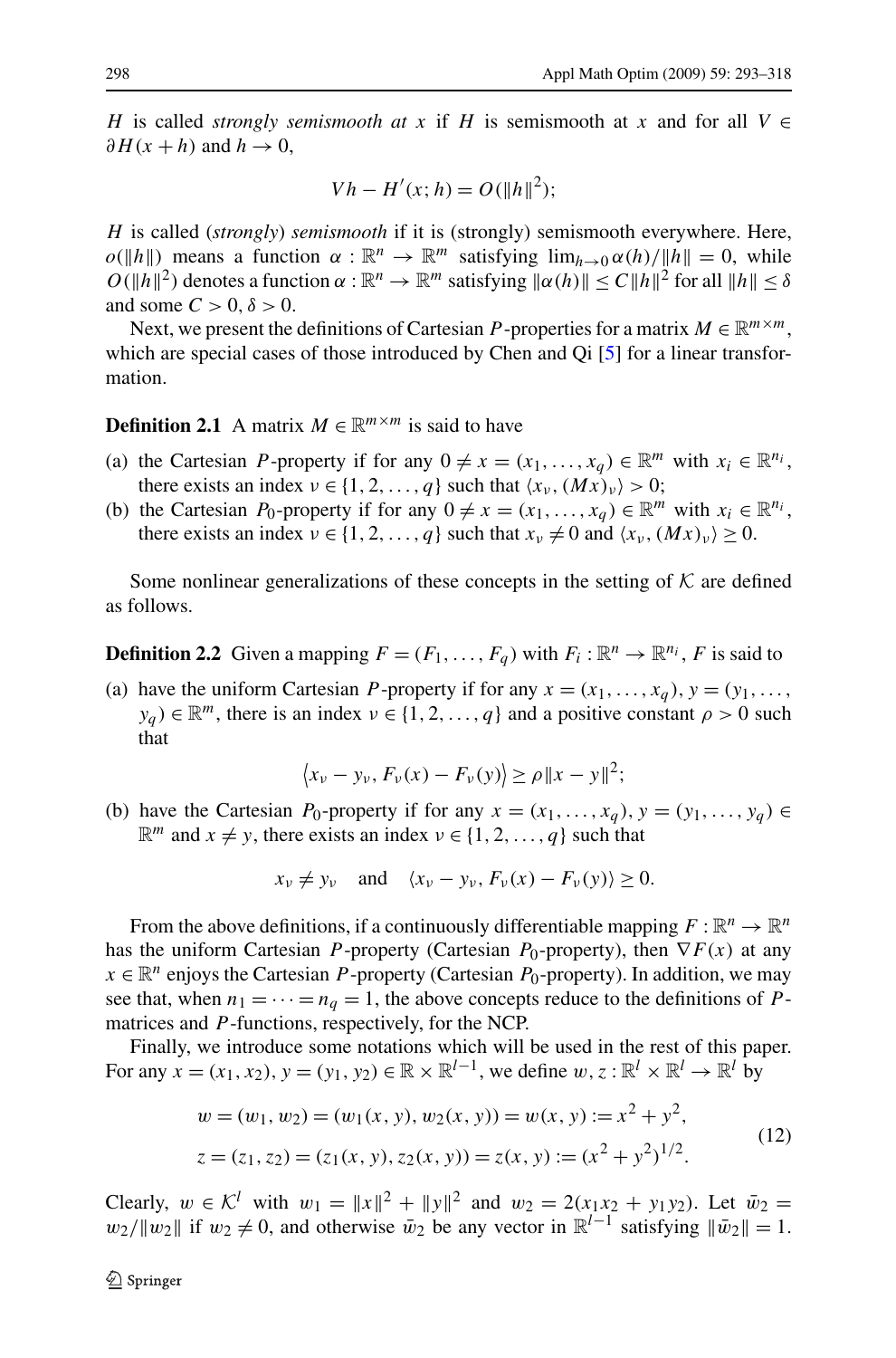<span id="page-6-0"></span>Then, using Property  $2.1(b)$  $2.1(b)$  and (c), it is not hard to compute that

$$
z=\left(\frac{\sqrt{\lambda_2(w)}+\sqrt{\lambda_1(w)}}{2},\,\frac{\sqrt{\lambda_2(w)}-\sqrt{\lambda_1(w)}}{2}\bar{w}_2\right)\in\mathcal{K}^l.
$$

#### **3 B-Subdifferential of the FB Function**

In this section, we characterize the B-subdifferential of the FB function  $\phi$  at a general point  $(x, y) \in \mathbb{R}^l \times \mathbb{R}^l$ . For this purpose, we need several important technical lemmas. The first lemma characterizes the set of the points where  $z(x, y)$  is differentiable. Since the proof is direct by  $\lceil 3$ , Proposition 4 and formula ([11\)](#page-4-0), we here omit it.

**Lemma 3.1** *The function*  $z(x, y)$  *in* [\(12\)](#page-5-0) *is continuously differentiable at a point (x, y) if and only if*  $x^2 + y^2 ∈ int(K^l)$ . *Moreover*,  $\nabla_x z(x, y) = L_x L_z^{-1}$  *and*  $\nabla_y z(x, y) =$  $L_y L_z^{-1}$ , where  $L_z^{-1} = (1/\sqrt{w_1})I$  if  $w_2 = 0$ , and otherwise

$$
L_z^{-1} = \begin{pmatrix} b & c\bar{w}_2^T \\ c\bar{w}_2 & aI + (b-a)\bar{w}_2\bar{w}_2^T \end{pmatrix}
$$
 (13)

*with*

$$
a = \frac{2}{\sqrt{\lambda_2(w)} + \sqrt{\lambda_1(w)}}, \qquad b = \frac{1}{2} \left( \frac{1}{\sqrt{\lambda_2(w)}} + \frac{1}{\sqrt{\lambda_1(w)}} \right),
$$
  

$$
c = \frac{1}{2} \left( \frac{1}{\sqrt{\lambda_2(w)}} - \frac{1}{\sqrt{\lambda_1(w)}} \right).
$$

The following two lemmas extend the results of Lemmas 2 and 3 of [[6\]](#page-24-0), respectively. Since the proofs are direct by using the same technique as [[6\]](#page-24-0), we here omit them.

**Lemma 3.2** *For any*  $x = (x_1, x_2), y = (y_1, y_2) \in \mathbb{R} \times \mathbb{R}^{l-1}$  *with*  $w = x^2 + y^2 \in \mathbb{R}$  $bd(K^l)$ *, we have* 

$$
x_1^2 = ||x_2||^2
$$
,  $y_1^2 = ||y_2||^2$ ,  $x_1y_1 = x_2^T y_2$ ,  $x_1y_2 = y_1x_2$ .

*If*, *in addition*,  $w_2 \neq 0$ , *then*  $||w||^2 = 2w_1^2 = 2||w_2||^2 = 4(x_1^2 + y_1^2) \neq 0$  and

 $x_1 \bar{w}_2 = x_2,$   $x_1^T \bar{w}_2 = x_1,$   $y_1 \bar{w}_2 = y_2,$   $y_2^T \bar{w}_2 = y_1.$ 

**Lemma 3.3** For any  $x = (x_1, x_2), y = (y_1, y_2) \in \mathbb{R} \times \mathbb{R}^{l-1}$  with  $w_2 = 2(x_1x_2 + y_1)$  $y_1y_2$   $\neq$  0, *there holds that* 

$$
(x_1 + (-1)^i x_2^T \bar{w}_2)^2 \le ||x_2 + (-1)^i x_1 \bar{w}_2||^2 \le \lambda_i(w) \quad \text{for } i = 1, 2.
$$

Based on Lemmas  $3.1-3.3$ , we are now in a position to present the representation for the elements of the B-subdifferential  $\partial_B \phi(x, y)$  at a general point  $(x, y) \in$  $\mathbb{R}^l \times \mathbb{R}^l$ .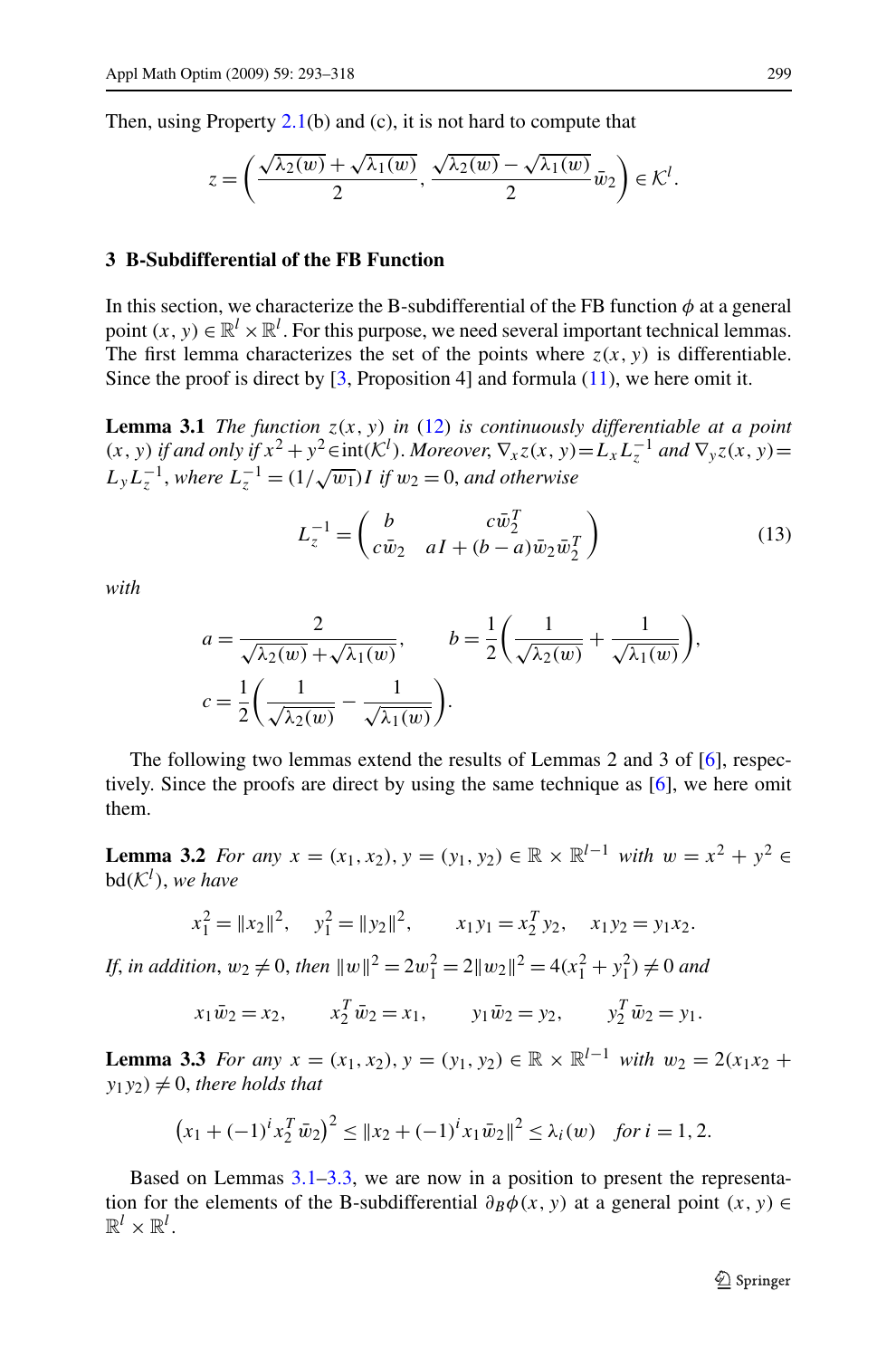<span id="page-7-0"></span>**Proposition 3.1** *Given a general point*  $(x, y) \in \mathbb{R}^l \times \mathbb{R}^l$ , *each element in*  $\partial_B \phi(x, y)$ *is given by*  $[V_x - I \, V_y - I]$  *with*  $V_x$  *and*  $V_y$  *having the following representation:* 

(a) *If*  $x^2 + y^2 \in \text{int}(\mathcal{K}^l)$ , *then*  $V_x = L_z^{-1}L_x$  *and*  $V_y = L_z^{-1}L_y$ . (b) *If*  $x^2 + y^2 \in bd(\mathcal{K}^l)$  *and*  $(x, y) \neq (0, 0)$ *, then* 

$$
V_x \in \left\{ \frac{1}{2\sqrt{2w_1}} \begin{pmatrix} 1 & \bar{w}_2^T \\ \bar{w}_2 & 4I - 3\bar{w}_2 \bar{w}_2^T \end{pmatrix} L_x + \frac{1}{2} \begin{pmatrix} 1 \\ -\bar{w}_2 \end{pmatrix} u^T \right\}
$$
  
\n
$$
V_y \in \left\{ \frac{1}{2\sqrt{2w_1}} \begin{pmatrix} 1 & \bar{w}_2^T \\ \bar{w}_2 & 4I - 3\bar{w}_2 \bar{w}_2^T \end{pmatrix} L_y + \frac{1}{2} \begin{pmatrix} 1 \\ -\bar{w}_2 \end{pmatrix} v^T \right\}
$$
(14)

*for some*  $u = (u_1, u_2), v = (v_1, v_2) \in \mathbb{R} \times \mathbb{R}^{l-1}$  *satisfying*  $|u_1| < |u_2| < 1$  *and*  $|v_1| \leq |v_2| \leq 1$ , *where*  $\bar{w}_2 = w_2 / ||w_2||$ .

(c) *If*  $(x, y) = (0, 0)$ , *then*  $V_x \in \{L_{\hat{x}}\}$ ,  $V_y \in \{L_{\hat{y}}\}$  *for some*  $\hat{x}$ ,  $\hat{y}$  *with*  $\|\hat{x}\|^2 + \|\hat{y}\|^2 = 1$ , *or*

$$
V_x \in \left\{ \frac{1}{2} \begin{pmatrix} 1 \\ \bar{w}_2 \end{pmatrix} \xi^T + \frac{1}{2} \begin{pmatrix} 1 \\ -\bar{w}_2 \end{pmatrix} u^T + 2 \begin{pmatrix} 0 & 0 \\ (I - \bar{w}_2 \bar{w}_2^T) s_2 & (I - \bar{w}_2 \bar{w}_2^T) s_1 \end{pmatrix} \right\}
$$
  

$$
V_y \in \left\{ \frac{1}{2} \begin{pmatrix} 1 \\ \bar{w}_2 \end{pmatrix} \eta^T + \frac{1}{2} \begin{pmatrix} 1 \\ -\bar{w}_2 \end{pmatrix} v^T + 2 \begin{pmatrix} 0 & 0 \\ (I - \bar{w}_2 \bar{w}_2^T) \omega_2 & (I - \bar{w}_2 \bar{w}_2^T) \omega_1 \end{pmatrix} \right\}
$$
(15)

*for some*  $u = (u_1, u_2), v = (v_1, v_2), \xi = (\xi_1, \xi_2), \eta = (\eta_1, \eta_2) \in \mathbb{R} \times \mathbb{R}^{l-1}$  *such*  $t$ *hat*  $|u_1| \leq ||u_2|| \leq 1, |v_1| \leq ||v_2|| \leq 1, |\xi_1| \leq ||\xi_2|| \leq 1, |\eta_1| \leq ||\eta_2|| \leq 1, \bar{w}_2 \in$  $\mathbb{R}^{l-1}$  *satisfying*  $\|\bar{w}_2\| = 1$ *, and*  $s = (s_1, s_2), \omega = (\omega_1, \omega_2) \in \mathbb{R} \times \mathbb{R}^{l-1}$  *satisfying*  $||s||^2 + ||\omega||^2 < 1/2$ .

*Proof* Let  $D_{\phi}$  denote the set of points where  $\phi$  is differentiable. Recall that this set is characterized by Lemma [3.1](#page-6-0) since  $\phi(x, y) = z(x, y) - (x + y)$ , and moreover,

$$
\phi'_x(x, y) = L_z^{-1}L_x - I
$$
,  $\phi'_y(x, y) = L_z^{-1}L_y - I$   $\forall (x, y) \in D_{\phi}$ .

(a) In this case,  $\phi$  is continuously differentiable at  $(x, y)$  by Lemma [3.1](#page-6-0). Hence,  $\partial_B \phi(x, y)$  consists of a single element, i.e.  $\phi'(x, y) = [L_z^{-1}L_x - I \ L_z^{-1}L_y - I]$ , and the result is clear.

(b) Assume that  $(x, y) \neq (0, 0)$  satisfies  $x^2 + y^2 \in bd(\mathcal{K}^l)$ . Then  $w \in bd(\mathcal{K}^l)$  and  $w_1 > 0$ , which means  $||w_2|| = w_1 > 0$  and  $\lambda_2(w) > \lambda_1(w) = 0$ . Observe that, when  $w_2 \neq 0$ , the matrix  $L_z^{-1}$  in ([13\)](#page-6-0) can be decomposed as the sum of

$$
L_1(w) := \frac{1}{2\sqrt{\lambda_1(w)}} \begin{pmatrix} 1 & -\bar{w}_2^T \\ -\bar{w}_2 & \bar{w}_2 \bar{w}_2^T \end{pmatrix}
$$
 (16)

and

$$
L_2(w) := \frac{1}{2\sqrt{\lambda_2(w)}} \begin{pmatrix} 1 & \bar{w}_2^T \\ \bar{w}_2 & \frac{4\sqrt{\lambda_2(w)}}{\sqrt{\lambda_2(w)} + \sqrt{\lambda_1(w)}} (I - \bar{w}_2 \bar{w}_2^T) + \bar{w}_2 \bar{w}_2^T \end{pmatrix}
$$
(17)

 $\mathcal{D}$  Springer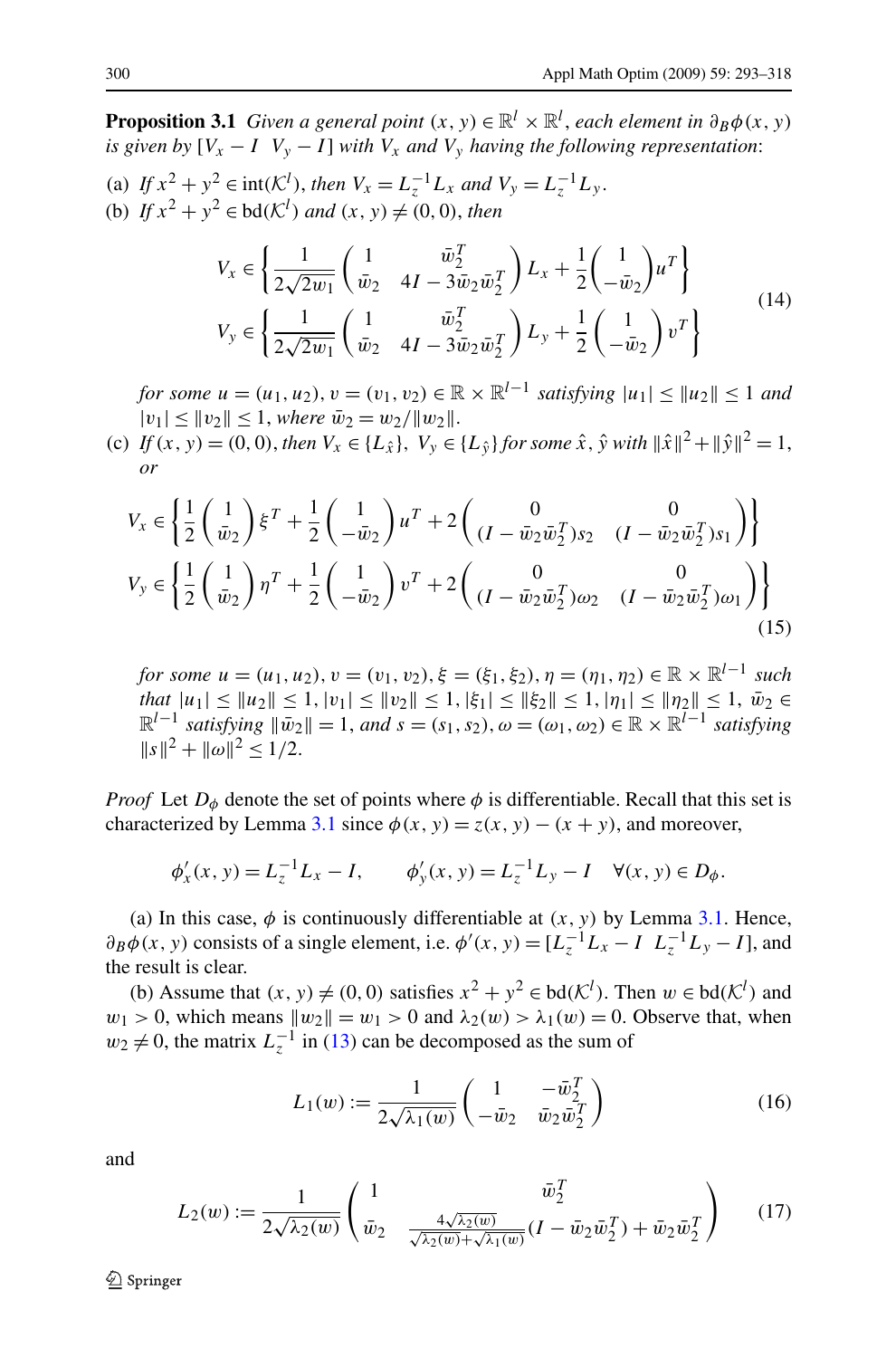<span id="page-8-0"></span>with  $\bar{w}_2 = w_2 / \|w_2\|$ . Consequently,  $\phi'_x$  and  $\phi'_y$  can be rewritten as

$$
\phi'_x(x, y) = (L_1(w) + L_2(w))L_x - I,
$$
  
\n
$$
\phi'_y(x, y) = (L_1(w) + L_2(w))L_y - I.
$$
\n(18)

Let  $\{(x^k, y^k)\}\subseteq D_\phi$  be an arbitrary sequence converging to  $(x, y)$ . Let  $w^k =$  $(w_1^k, w_2^k) = w(x^k, y^k)$  and  $z^k = z(x^k, y^k)$  for each *k*, where  $w(x, y)$  and  $z(x, y)$  are defined by ([12\)](#page-5-0). Since  $w_2 \neq 0$ , we without loss of generality assume  $||w_2^k|| \neq 0$  for each *k*. Let  $\bar{w}_2^k = w_2^k / \|w_2^k\|$  for each *k*. From (18), it follows that

$$
\phi'_x(x^k, y^k) = (L_1(w^k) + L_2(w^k))L_{x^k} - I,
$$
  
\n
$$
\phi'_y(x^k, y^k) = (L_1(w^k) + L_2(w^k))L_{y^k} - I.
$$
\n(19)

Since  $\lim_{k\to\infty} \lambda_1(w^k) = 0$ ,  $\lim_{k\to\infty} \lambda_2(w^k) = 2w_1 > 0$  and  $\lim_{k\to\infty} \bar{w}_2^k = \bar{w}_2$ , we have

$$
\lim_{k \to \infty} L_2(w^k) L_{x^k} = C(w) L_x \quad \text{and} \quad \lim_{k \to \infty} L_2(w^k) L_{y^k} = C(w) L_y \tag{20}
$$

where

$$
C(w) = \frac{1}{2\sqrt{2w_1}} \begin{pmatrix} 1 & \bar{w}_2^T \\ \bar{w}_2 & 4I - 3\bar{w}_2\bar{w}_2^T \end{pmatrix}.
$$
 (21)

Next we focus on the limit of  $L_1(w^k)L_{x^k}$  and  $L_1(w^k)L_{y^k}$  as  $k \to \infty$ . By computing,

$$
L_1(w^k)L_{x^k} = \frac{1}{2} \begin{pmatrix} u_1^k & u_2^k \\ -u_1^k \bar{w}_2^k & -\bar{w}_2^k (u_2^k)^T \end{pmatrix},
$$
  

$$
L_1(w^k)L_{y^k} = \frac{1}{2} \begin{pmatrix} v_1^k & v_2^k \\ -v_1^k \bar{w}_2^k & -\bar{w}_2^k (v_2^k)^T \end{pmatrix},
$$

where

$$
u_1^k = \frac{x_1^k - (x_2^k)^T \bar{w}_2^k}{\sqrt{\lambda_1(w^k)}}, \qquad u_2^k = \frac{x_2^k - x_1^k \bar{w}_2^k}{\sqrt{\lambda_1(w^k)}},
$$
  

$$
v_1^k = \frac{y_1^k - (y_2^k)^T \bar{w}_2^k}{\sqrt{\lambda_1(w^k)}}, \qquad v_2^k = \frac{y_2^k - y_1^k \bar{w}_2^k}{\sqrt{\lambda_1(w^k)}}.
$$

By Lemma [3.3](#page-6-0),  $|u_1^k| \le ||u_2^k|| \le 1$  and  $|v_1^k| \le ||v_2^k|| \le 1$ . So, taking the limit (possibly on a subsequence) on  $L_1(w^k)L_{x^k}$  and  $L_1(w^k)L_{y^k}$ , respectively, gives

$$
L_1(w^k)L_{x^k} \to \frac{1}{2} \begin{pmatrix} u_1 & u_2 \\ -u_1 \bar{w}_2 & -\bar{w}_2 u_2^T \end{pmatrix} = \frac{1}{2} \begin{pmatrix} 1 \\ -\bar{w}_2 \end{pmatrix} u^T
$$
  
\n
$$
L_1(w^k)L_{y^k} \to \frac{1}{2} \begin{pmatrix} v_1 & v_2 \\ -v_1 \bar{w}_2 & -\bar{w}_2 v_2^T \end{pmatrix} = \frac{1}{2} \begin{pmatrix} 1 \\ -\bar{w}_2 \end{pmatrix} v^T
$$
\n(22)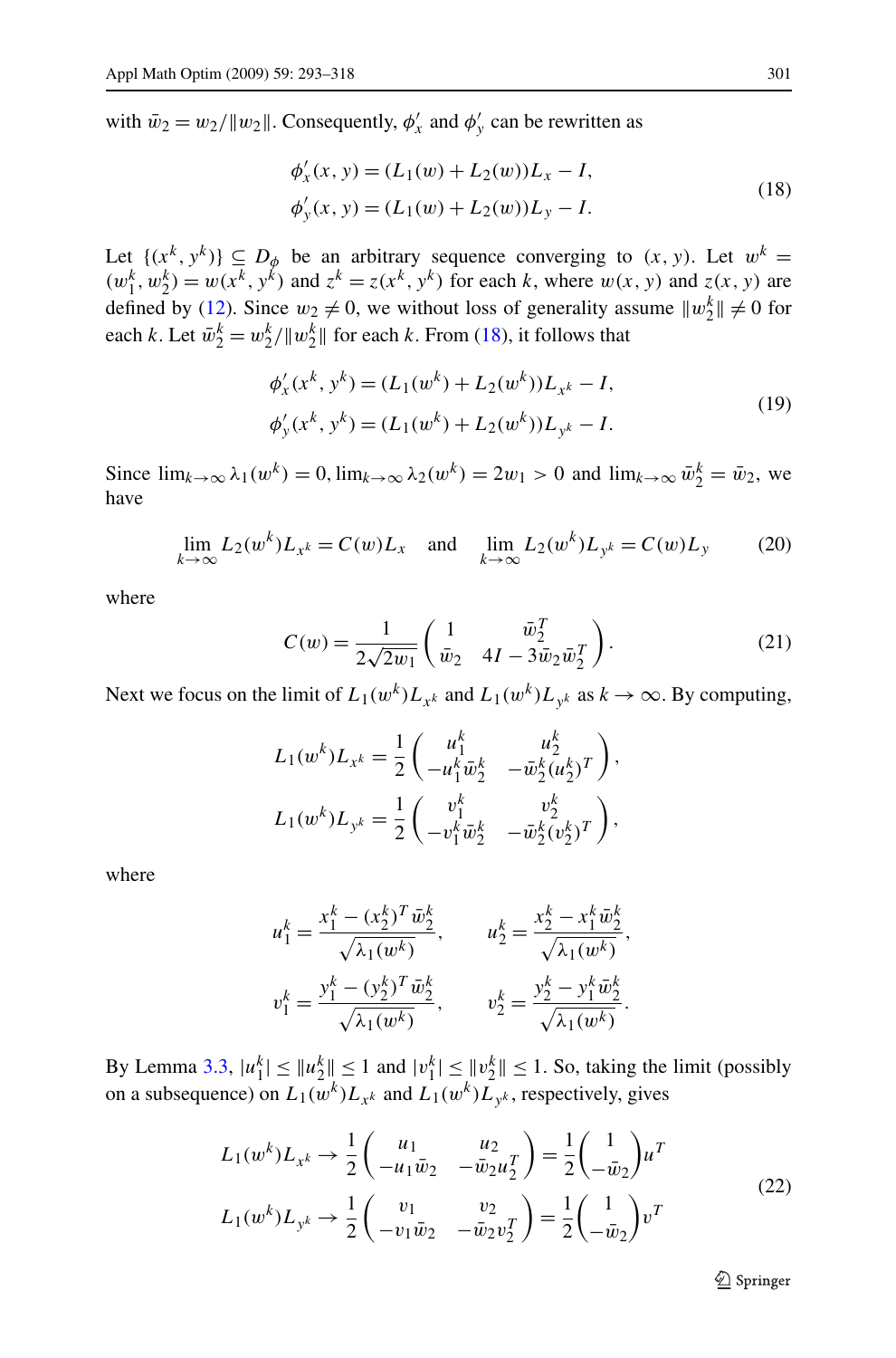<span id="page-9-0"></span>for some  $u = (u_1, u_2), v = (v_1, v_2) \in \mathbb{R} \times \mathbb{R}^{l-1}$  satisfying  $|u_1| < |u_2| < 1$  and  $|v_1| <$  $||v_2|| \le 1$ . In fact, *u* and *v* are some accumulation point of the sequences  $\{u^k\}$  and  $\{v^k\}$ , respectively. From equations ([19\)](#page-8-0)–([22\)](#page-8-0), we immediately obtain

$$
\phi'_x(x^k, y^k) \to C(w)L_x + \frac{1}{2} \left( \frac{1}{-\bar{w}_2} \right) u^T - I,
$$
  

$$
\phi'_y(x^k, y^k) \to C(w)L_y + \frac{1}{2} \left( \frac{1}{-\bar{w}_2} \right) v^T - I.
$$

This shows that  $\phi'(x^k, y^k) \to [V_x - I \ V_y - I]$  as  $k \to \infty$  with  $V_x$ ,  $V_y$  satisfying ([14\)](#page-7-0).

(c) Assume that  $(x, y) = (0, 0)$ . Let  $\{(x^k, y^k)\}\subseteq D_\phi$  be an arbitrary sequence converging to  $(x, y)$ . Let  $w^k = (w^k_1, w^k_2) = w(x^k, y^k)$  and  $z^k = z(x^k, y^k)$  for each *k*. Since  $w = 0$ , we without any loss of generality assume that  $w_2^k = 0$  for all k, or  $w_2^k \neq 0$  for all *k*.

Case (1):  $w_2^k = 0$  for all *k*. From Lemma [3.1,](#page-6-0) it follows that  $L_{z^k}^{-1} = (1/\sqrt{w_1^k})I$ . Therefore,

$$
\phi'_x(x^k, y^k) = \frac{1}{\sqrt{w_1^k}} L_{x^k} - I \quad \text{and} \quad \phi'_y(x^k, y^k) = \frac{1}{\sqrt{w_1^k}} L_{y^k} - I.
$$

Since  $w_1^k = ||x^k||^2 + ||y^k||^2$ , every element in  $\phi'_x(x^k, y^k)$  and  $\phi'_y(x^k, y^k)$  is bounded. Taking limit (possibly on a subsequence) on  $\phi'_x(x^k, y^k)$  and  $\phi'_y(x^k, y^k)$ , we obtain

$$
\phi'_x(x^k, y^k) \rightarrow L_{\hat{x}} - I
$$
 and  $\phi'_y(x^k, y^k) \rightarrow L_{\hat{y}} - I$ 

for some vectors  $\hat{x}, \hat{y} \in \mathbb{R}^l$  satisfying  $\|\hat{x}\|^2 + \|\hat{y}\|^2 = 1$ , where  $\hat{x}$  and  $\hat{y}$  are some accumulation point of the sequences  $\{\frac{x^k}{\sqrt{w_1^k}}\}$ } and { $\frac{y^k}{\sqrt{w_1^k}}$ }, respectively. Thus, we prove that  $\phi'(x^k, y^k) \to [V_x - I \ V_y - I]$  as  $k \to \infty$  with  $V_x \in \{L_{\hat{x}}\}$  and  $V_y \in \{L_{\hat{y}}\}.$ Case (2):  $w_2^k \neq 0$  for all *k*. Now  $\phi'_x(x^k, y^k)$  and  $\phi'_y(x^k, y^k)$  are given as in ([19\)](#page-8-0). Using the same arguments as part (b) and noting the boundedness of  $\{\bar{w}_2^k\}$ , we have

$$
L_1(w^k)L_{x^k} \to \frac{1}{2} \begin{pmatrix} 1 \\ -\bar{w}_2 \end{pmatrix} u^T, \qquad L_1(w^k)L_{y^k} \to \frac{1}{2} \begin{pmatrix} 1 \\ -\bar{w}_2 \end{pmatrix} v^T \tag{23}
$$

for some  $u = (u_1, u_2), v = (v_1, v_2) \in \mathbb{R} \times \mathbb{R}^{l-1}$  satisfying  $|u_1| \leq ||u_2|| \leq 1$  and  $|v_1|$  ≤  $||v_2||$  ≤ 1, and  $\bar{w}_2 \in \mathbb{R}^{l-1}$  satisfying  $||\bar{w}_2|| = 1$ . We next compute the limit of  $L_2(w^k)L_{x^k}$  and  $L_2(w^k)L_{y^k}$  as  $k \to \infty$ . By the definition of  $L_2(w)$  in [\(17](#page-7-0)),

$$
L_2(w^k)L_{x^k} = \frac{1}{2} \begin{pmatrix} \xi_1^k \\ \xi_1^k \bar{w}_2^k + 4(I - \bar{w}_2^k (\bar{w}_2^k)^T) s_2^k & \bar{w}_2^k (\xi_2^k)^T + 4(I - \bar{w}_2^k (\bar{w}_2^k)^T) s_1^k \end{pmatrix},
$$
  
\n
$$
L_2(w^k)L_{y^k} = \frac{1}{2} \begin{pmatrix} \eta_1^k \\ \eta_1^k \bar{w}_2^k + 4(I - \bar{w}_2^k (\bar{w}_2^k)^T) \omega_2^k & \bar{w}_2^k (\eta_2^k)^T + 4(I - \bar{w}_2^k (\bar{w}_2^k)^T) \omega_1^k \end{pmatrix},
$$

 $\mathcal{D}$  Springer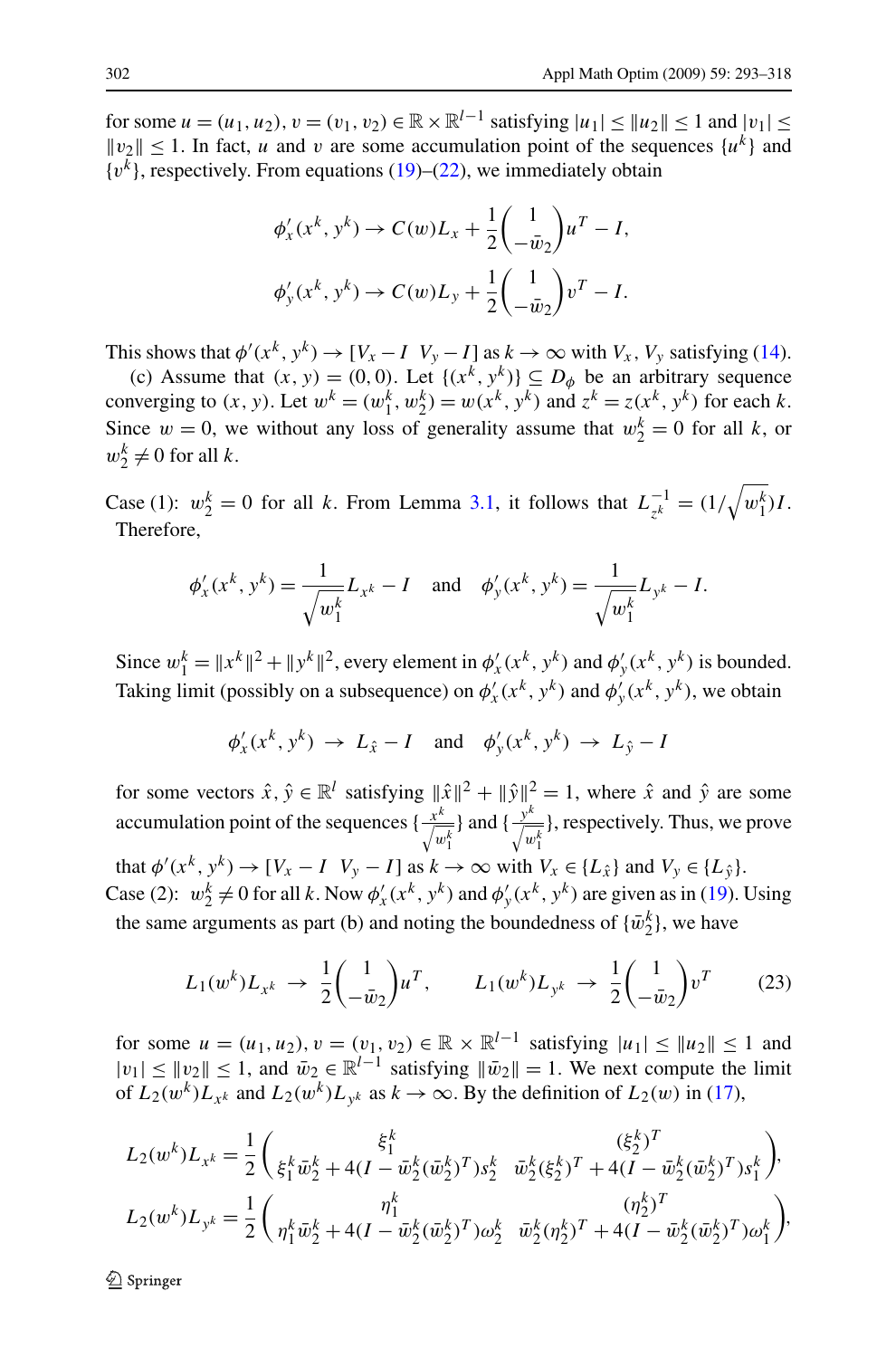where

$$
\xi_1^k = \frac{x_1^k + (x_2^k)^T \bar{w}_2^k}{\sqrt{\lambda_2(w^k)}}, \qquad \xi_2^k = \frac{x_2^k + x_1^k \bar{w}_2^k}{\sqrt{\lambda_2(w^k)}},
$$
\n
$$
\eta_1^k = \frac{y_1^k + (y_2^k)^T \bar{w}_2^k}{\sqrt{\lambda_2(w^k)}}, \qquad \eta_2^k = \frac{y_2^k + y_1^k \bar{w}_2^k}{\sqrt{\lambda_2(w^k)}},
$$
\n(24)

and

$$
s_1^k = \frac{x_1^k}{\sqrt{\lambda_2(w^k)} + \sqrt{\lambda_1(w^k)}}, \qquad s_2^k = \frac{x_2^k}{\sqrt{\lambda_2(w^k)} + \sqrt{\lambda_1(w^k)}},
$$
  
\n
$$
\omega_1^k = \frac{y_1^k}{\sqrt{\lambda_2(w^k)} + \sqrt{\lambda_1(w^k)}}, \qquad \omega_2^k = \frac{y_2^k}{\sqrt{\lambda_2(w^k)} + \sqrt{\lambda_1(w^k)}}.
$$
\n(25)

By Lemma [3.3](#page-6-0),  $|\xi_1^k| \leq ||\xi_2^k|| \leq 1$  and  $|\eta_1^k| \leq ||\eta_2^k|| \leq 1$ . In addition,

$$
||s^k||^2 + ||\omega^k||^2 = \frac{||x^k||^2 + ||y^k||^2}{2(||x^k||^2 + ||y^k||^2) + 2\sqrt{\lambda_1(w^k)}\sqrt{\lambda_2(w^k)}} \le \frac{1}{2}.
$$

Hence, taking limit (possibly on a subsequence) on  $L_2(w^k)L_{x^k}$  and  $L_2(w^k)L_{y^k}$ yields

$$
L_2(w^k)L_{x^k} \to \frac{1}{2} \begin{pmatrix} \xi_1 & \xi_2^T \\ \xi_1 \bar{w}_2 + 4(I - \bar{w}_2 \bar{w}_2^T) s_2 & \bar{w}_2 \xi_2^T + 4(I - \bar{w}_2 \bar{w}_2^T) s_1 \end{pmatrix}
$$
  
\n
$$
= \frac{1}{2} \begin{pmatrix} 1 \\ \bar{w}_2 \end{pmatrix} \xi^T + 2 \begin{pmatrix} 0 & 0 \\ (I - \bar{w}_2 \bar{w}_2^T) s_2 & (I - \bar{w}_2 \bar{w}_2^T) s_1 \end{pmatrix},
$$
  
\n
$$
L_2(w^k)L_{y^k} \to \frac{1}{2} \begin{pmatrix} \eta_1 & \eta_2^T \\ \eta_1 \bar{w}_2 + 4(I - \bar{w}_2 \bar{w}_2^T) \omega_2 & \bar{w}_2 \eta_2^T + 4(I - \bar{w}_2 \bar{w}_2^T) \omega_1 \end{pmatrix}
$$
  
\n
$$
= \frac{1}{2} \begin{pmatrix} 1 \\ \bar{w}_2 \end{pmatrix} \eta^T + 2 \begin{pmatrix} 0 & 0 \\ (I - \bar{w}_2 \bar{w}_2^T) \omega_2 & (I - \bar{w}_2 \bar{w}_2^T) \omega_1 \end{pmatrix}
$$

for some vectors  $\xi = (\xi_1, \xi_2), \eta = (\eta_1, \eta_2) \in \mathbb{R} \times \mathbb{R}^{l-1}$  satisfying  $|\xi_1| \leq ||\xi_2|| \leq$ 1 and  $|\eta_1| \leq |\eta_2| \leq 1$ ,  $\bar{w}_2 \in \mathbb{R}^{l-1}$  satisfying  $\|\bar{w}_2\| = 1$ , and  $s = (s_1, s_2)$ ,  $\omega =$  $(\omega_1, \omega_2) \in \mathbb{R} \times \mathbb{R}^{l-1}$  satisfying  $||s||^2 + ||\omega||^2 \le 1/2$ . Among others,  $\xi$  and  $\eta$  are some accumulation point of the sequences  $\{\xi^k\}$  and  $\{\eta^k\}$ , respectively; and *s* and *ω* are some accumulation point of the sequences  $\{s^k\}$  and  $\{\omega^k\}$ , respectively. From  $(19)$  $(19)$ ,  $(23)$  $(23)$  and  $(26)$ , we obtain

$$
\phi'_x(x^k, y^k) \to \frac{1}{2} \left(\frac{1}{\bar{w}_2}\right) \xi^T + \frac{1}{2} \left(\frac{1}{-\bar{w}_2}\right) u^T
$$
  
+2\left(\frac{0}{(I - \bar{w}\_2 \bar{w}\_2^T) s\_2} \left(I - \bar{w}\_2 \bar{w}\_2^T\right) s\_1\right) - I,

 $\mathcal{D}$  Springer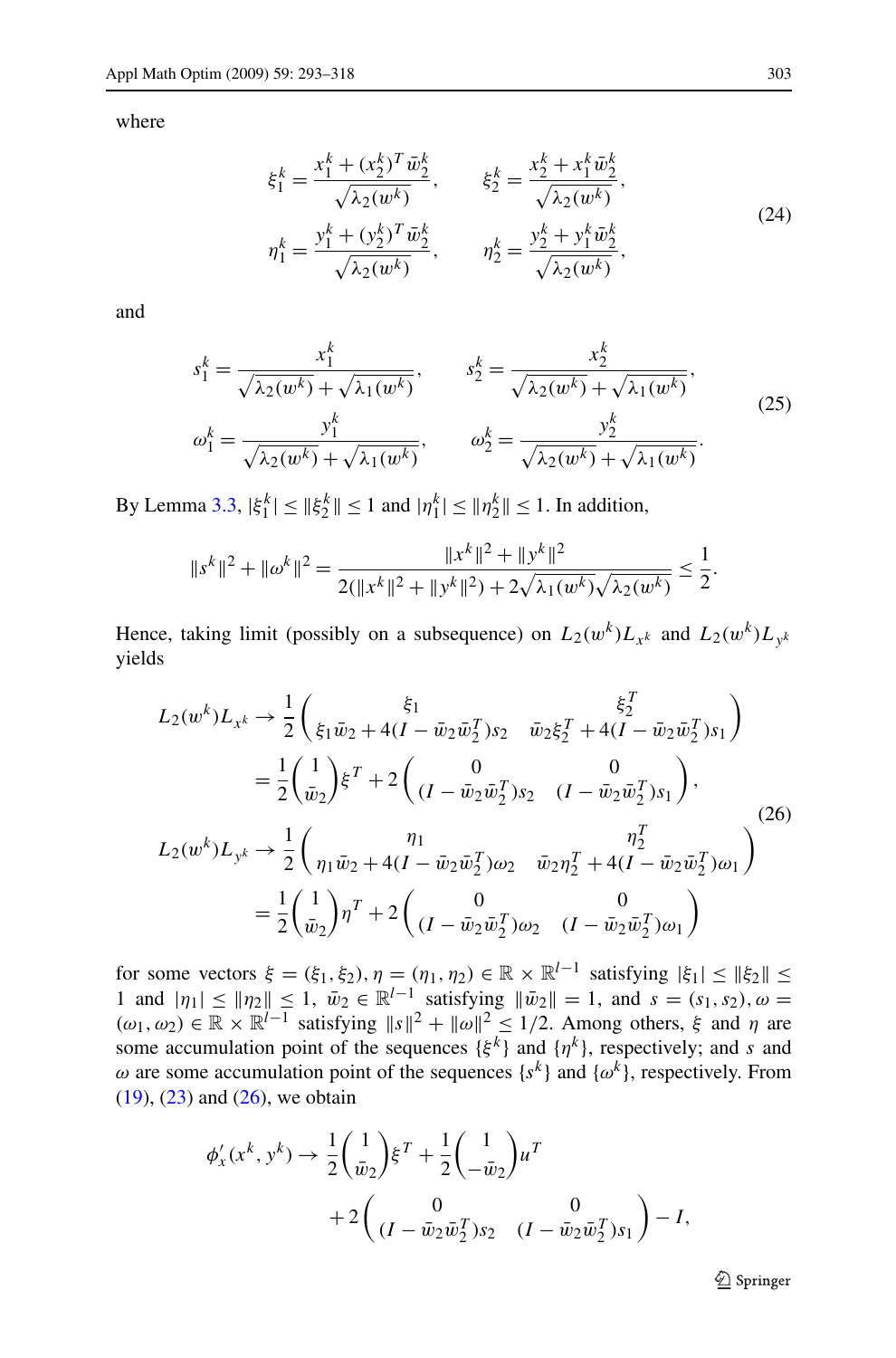<span id="page-11-0"></span>
$$
\phi'_{y}(x^{k}, y^{k}) \rightarrow \frac{1}{2} \left(\frac{1}{\bar{w}_{2}}\right) \eta^{T} + \frac{1}{2} \left(\frac{1}{-\bar{w}_{2}}\right) v^{T}
$$

$$
+ 2 \left(\frac{0}{(I - \bar{w}_{2}\bar{w}_{2}^{T})\omega_{2}} \left(I - \bar{w}_{2}\bar{w}_{2}^{T}\right)\omega_{1}\right) - I.
$$

This implies that as  $k \to \infty$ ,  $\phi'(x^k, y^k) \to [V_x - I \ V_y - I]$  with  $V_x$  and  $V_y$  satisfying  $(15)$  $(15)$ .

Combining with Case (1) then yields the desired result.  $\Box$ 

*Remark 3.1* When  $x^2 + y^2 \in bd(\mathcal{K}^l)$  with  $(x, y) \neq (0, 0)$ , using Lemma [3.2](#page-6-0), we can also characterize  $V_x$  and  $V_y$  in Proposition [3.1\(](#page-7-0)b) by

$$
V_x \in \left\{ \frac{1}{\sqrt{2w_1}} \begin{pmatrix} x_1 & x_2^T \\ x_2 & 2x_1I - \frac{w_2x_2^T}{w_1} \end{pmatrix} + \frac{1}{2} \begin{pmatrix} 1 \\ -\frac{w_2}{\|w_2\|} \end{pmatrix} u^T \right\}
$$
  

$$
V_y \in \left\{ \frac{1}{\sqrt{2w_1}} \begin{pmatrix} y_1 & y_2^T \\ y_2 & 2y_1I - \frac{w_2y_2^T}{w_1} \end{pmatrix} + \frac{1}{2} \begin{pmatrix} 1 \\ -\frac{w_2}{\|w_2\|} \end{pmatrix} v^T \right\}
$$

for some  $u = (u_1, u_2), v = (v_1, v_2) \in \mathbb{R} \times \mathbb{R}^{l-1}$  satisfying  $|u_1| < |u_2| < 1$  and  $|v_1| <$  $||v_2|| \leq 1.$ 

# **4 Properties of the Operator**  $\Phi$

In this section, we study some properties of  $\Phi$  related to the generalized Newton method. In particular, we shall present an estimate for the B-subdifferential of  $\Phi$  and a sufficient condition for all elements of the B-subdifferential of  $\Phi$  at a solution being nonsingular. For convenience, throughout this section, for any  $i \in \{1, 2, ..., q\}$  and  $\zeta \in \mathbb{R}^n$ , we let

$$
F_i(\zeta) = (F_{i1}(\zeta), F_{i2}(\zeta)), \qquad G_i(\zeta) = (G_{i1}(\zeta), G_{i2}(\zeta)) \in \mathbb{R} \times \mathbb{R}^{n_i - 1},
$$
  
\n
$$
w_i(\zeta) = (w_{i1}(\zeta), w_{i2}(\zeta)) = w(F_i(\zeta), G_i(\zeta)),
$$
  
\n
$$
z_i(\zeta) = (z_{i1}(\zeta), z_{i2}(\zeta)) = z(F_i(\zeta), G_i(\zeta))
$$

where  $w(x, y)$  and  $z(x, y)$  are the functions defined as in ([12\)](#page-5-0).

First, since  $\Phi$  is (strongly) semismooth if and only if all component functions are (strongly) semismooth, and since the composite of (strongly) semismooth functions is (strongly) semismooth by  $[8,$  $[8,$  Theorem 19], we have the following proposition as an immediate consequence of Corollary 3.3 of [\[21](#page-24-0)].

**Proposition 4.1** *The operator*  $\Phi : \mathbb{R}^n \to \mathbb{R}^m$  *defined by* ([9\)](#page-2-0) *is semismooth. Furthermore*, *it is strongly semismooth if F and G are locally Lipschitz continuous*.

Let  $\Phi_i$  denote the *i*-th component of the function  $\Phi$ . Notice that, for any  $\zeta \in \mathbb{R}^n$ ,

$$
\partial_B \Phi(\zeta)^T \subseteq \partial_B \Phi_1(\zeta)^T \times \partial_B \Phi_2(\zeta)^T \times \cdots \times \partial_B \Phi_q(\zeta)^T \tag{27}
$$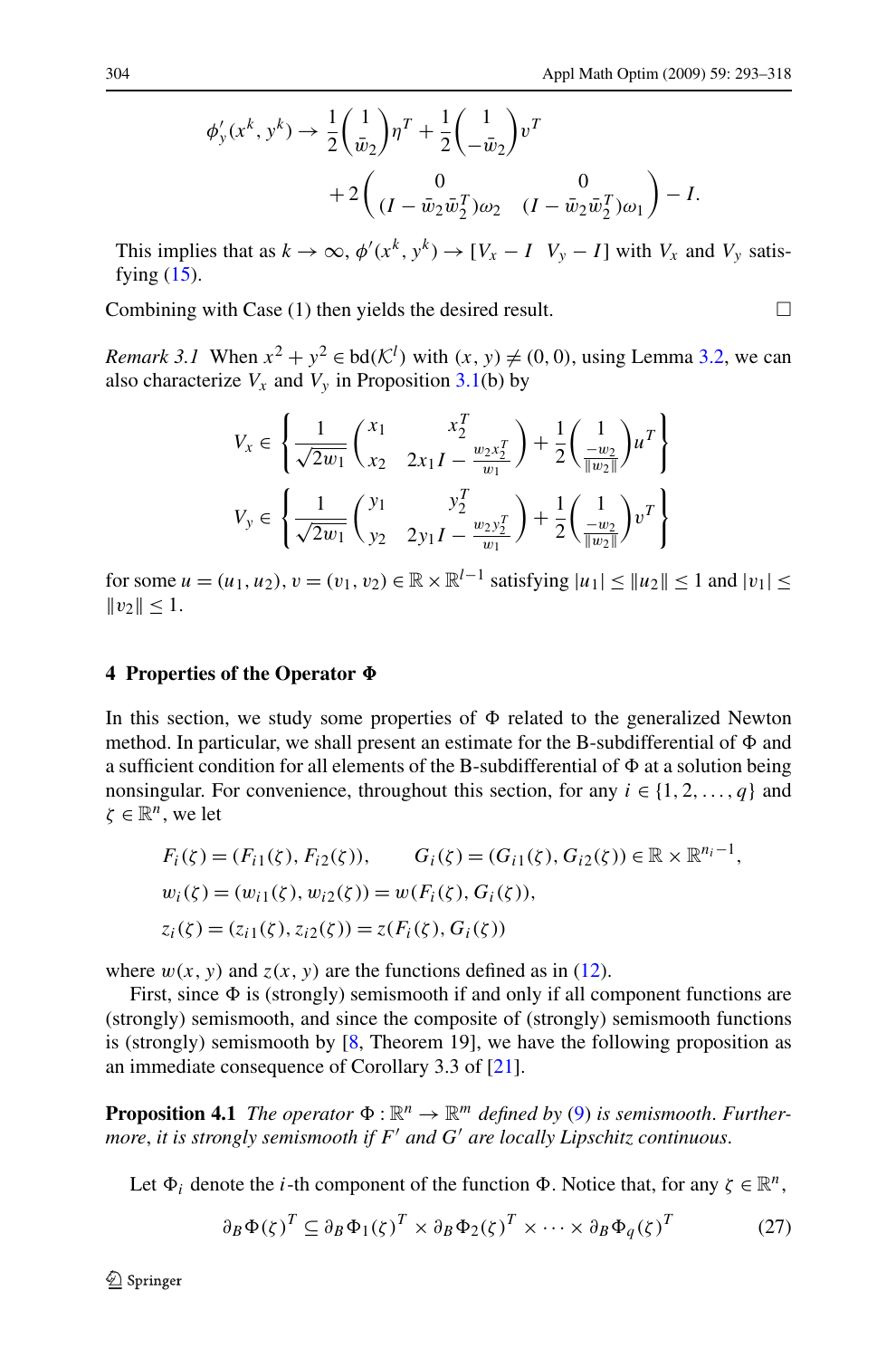<span id="page-12-0"></span>where the latter denotes the set of all matrices whose  $(n_{i-1} + 1)$  to  $n_i$ -th columns belong to  $\partial_B \Phi_i(\zeta)^T$  for  $i = 1, 2, ..., q$  and  $n_0 = 0$ . From Proposition [3.1](#page-7-0) and Remark [3.1](#page-11-0), we immediately obtain the following estimate for  $\partial_B \Phi(\zeta)^T$ .

**Proposition 4.2** *Let*  $\Phi : \mathbb{R}^n \to \mathbb{R}^m$  *be defined by* [\(9](#page-2-0)). *Then, for any*  $\zeta \in \mathbb{R}^n$ *,* 

$$
\partial_B \Phi(\zeta)^T \subseteq \nabla F(\zeta)(A(\zeta) - I) + \nabla G(\zeta)(B(\zeta) - I),\tag{28}
$$

*where A(ζ) and B(ζ) are possibly multivalued m*×*m block diagonal matrices whose ith blocks*  $A_i(\zeta)$  *and*  $B_i(\zeta)$  *for*  $i = 1, 2, \ldots, q$  *have the following representation*:

- (a) *If*  $F_i(\zeta)^2 + G_i(\zeta)^2 \in \text{int}(\mathcal{K}^{n_i})$ , *then*  $A_i(\zeta) = L_{F_i(\zeta)} L_{z_i(\zeta)}^{-1}$  *and*  $B_i(\zeta) =$  $L_{G_i(\zeta)}L_{z_i(\zeta)}^{-1}.$
- (b) *If*  $F_i(\zeta)^2 + G_i(\zeta)^2 \in \text{bd}(\mathcal{K}^{n_i})$  *and*  $(F_i(\zeta), G_i(\zeta)) \neq (0, 0)$ *, then*

$$
A_i(\zeta) \in \left\{ \frac{1}{\sqrt{2w_{i1}(\zeta)}} \begin{pmatrix} F_{i1}(\zeta) & F_{i2}(\zeta)^T \\ F_{i2}(\zeta) & 2F_{i1}(\zeta)I - \frac{F_{i2}(\zeta)w_{i2}(\zeta)^T}{w_{i1}(\zeta)} \end{pmatrix} \right. \\
\left. + \frac{1}{2}u_i(1, -\bar{w}_{i2}(\zeta)^T) \right\}
$$
\n
$$
B_i(\zeta) \in \left\{ \frac{1}{\sqrt{2w_{i1}(\zeta)}} \begin{pmatrix} G_{i1}(\zeta) & G_{i2}(\zeta)^T \\ G_{i2}(\zeta) & 2G_{i1}(\zeta)I - \frac{G_{i2}(\zeta)w_{i2}(\zeta)^T}{w_{i1}(\zeta)} \end{pmatrix} \right. \\
\left. + \frac{1}{2}v_i(1, -\bar{w}_{i2}(\zeta)^T) \right\}
$$

*for some*  $u_i = (u_{i1}, u_{i2}), v_i = (v_{i1}, v_{i2}) \in \mathbb{R} \times \mathbb{R}^{n_i-1}$  *satisfying*  $|u_{i1}| < |u_{i2}| < 1$  $\|u_i\| \leq \|v_i\| \leq 1$ , *where*  $\bar{w}_{i2}(\zeta) = w_{i2}(\zeta)/\|w_{i2}(\zeta)\|$ . (c) *If*  $F_i(\zeta) = G_i(\zeta) = 0$ , *then* 

$$
\begin{aligned} &A_i(\zeta)\in \{L_{\hat{u}_i}\}\cup \left\{\frac{1}{2}\xi_i(1,\bar{w}_{i2}^T)+\frac{1}{2}u_i(1,-\bar{w}_{i2}^T)+\left(\begin{matrix}0&2s_{i2}^T(I-\bar{w}_{i2}\bar{w}_{i2}^T)\\0&2s_{i1}(I-\bar{w}_{i2}\bar{w}_{i2}^T)\end{matrix}\right)\right\}\\ &B_i(\zeta)\in \{L_{\hat{v}_i}\}\cup \left\{\frac{1}{2}\eta_i(1,\bar{w}_{i2}^T)+\frac{1}{2}v_i(1,-\bar{w}_{i2}^T)+\left(\begin{matrix}0&2\omega_{i2}^T(I-\bar{w}_{i2}\bar{w}_{i2}^T)\\0&2\omega_{i1}(I-\bar{w}_{i2}\bar{w}_{i2}^T)\end{matrix}\right)\right\} \end{aligned}
$$

*for some*  $\hat{u}_i, \hat{v}_i \in \mathbb{R}^{n_i}$  *satisfying*  $\|\hat{u}_i\|^2 + \|\hat{v}_i\|^2 = 1$ ,  $u_i = (u_{i1}, u_{i2}), v_i =$  $(v_{i1}, v_{i2}), \xi_i = (\xi_{i1}, \xi_{i2}), \eta_i = (\eta_{i1}, \eta_{i2}) \in \mathbb{R} \times \mathbb{R}^{n_i-1}$  *satisfying*  $|u_{i1}| \leq ||u_{i2}|| \leq$  $1, |v_{i1}| \leq ||v_{i2}|| \leq 1, |\xi_{i1}| \leq ||\xi_{i2}|| \leq 1$  *and*  $|\eta_{i1}| \leq ||\eta_{i2}|| \leq 1, \ \bar{w}_{i2} \in \mathbb{R}^{n_i-1}$  *satisfying*  $\|\bar{w}_{i2}\| = 1$ *, and*  $s_i = (s_{i1}, s_{i2}), \omega_i = (\omega_{i1}, \omega_{i2}) \in \mathbb{R} \times \mathbb{R}^{n_i-1}$  *such that*  $||s_i||^2 + ||\omega_i||^2 < 1/2$ .

Particularly, for the block matrices  $A(\zeta)$  and  $B(\zeta)$ , we have the following properties.

**Lemma 4.1** For any 
$$
\zeta \in \mathbb{R}^n
$$
, let  $A(\zeta)$  and  $B(\zeta)$  be given as in Proposition 4.2. Then,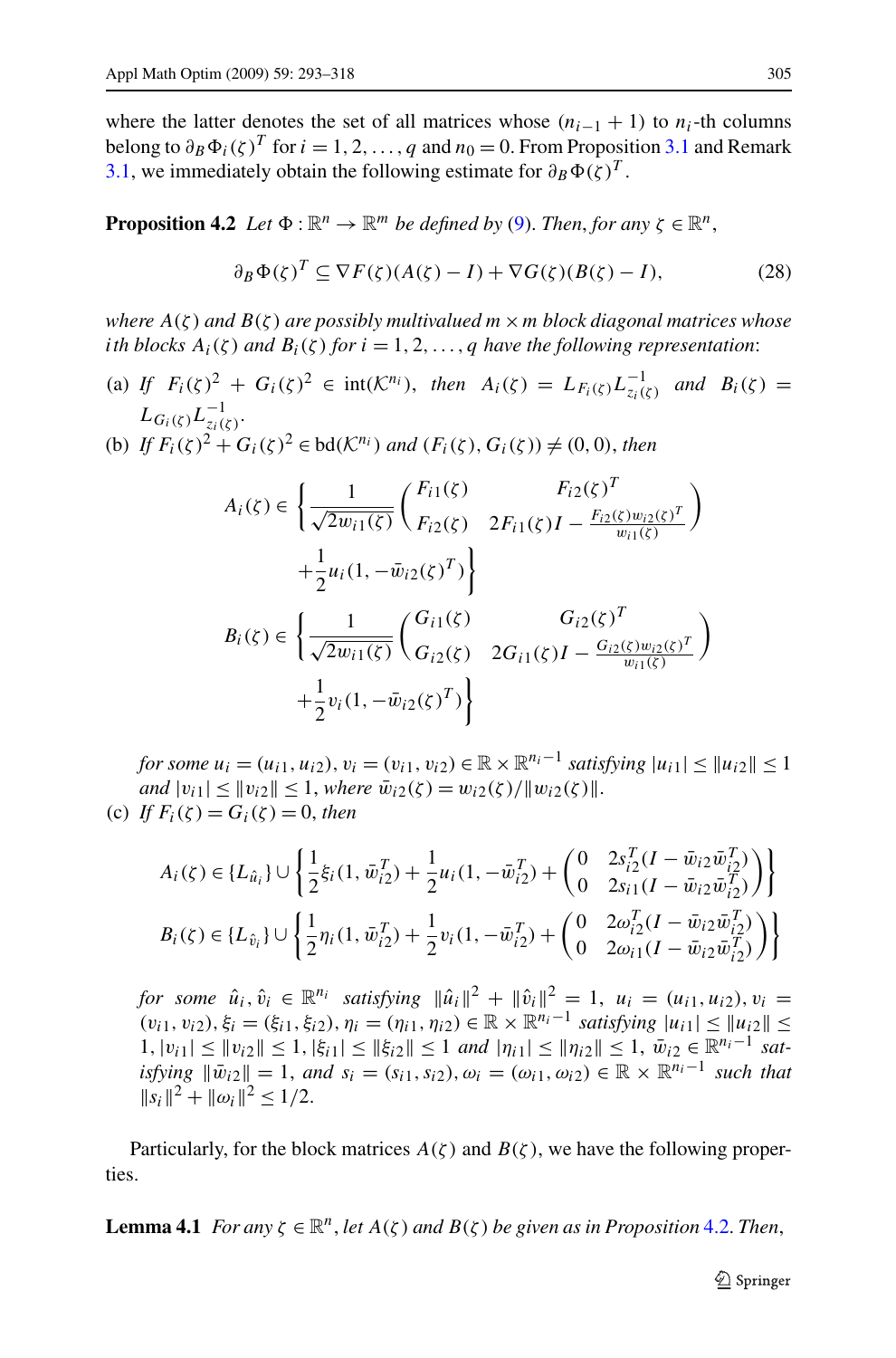(a) *for all*  $i \in \{1, 2, ..., q\}$  *such that*  $F_i(\zeta)^2 + G_i(\zeta)^2 \in \text{int}(\mathcal{K}^{n_i})$ *, there holds that* 

$$
\langle (A_i(\zeta)-I)v_i,(B_i(\zeta)-I)v_i\rangle\geq 0 \quad \text{for any } v_i\in\mathbb{R}^{n_i};
$$

(b) *for all*  $i \in \{1, 2, ..., q\}$ , *we have*  $\langle (A_i(\zeta) - I)\Phi_i(\zeta), (B_i(\zeta) - I)\Phi_i(\zeta) \rangle \geq 0$ , *and the inequality holds with equality if and only if*  $\Phi_i(\zeta) = 0$ .

*Proof* (a) The proof is similar to that of [[6,](#page-24-0) Lemma 6]. For completeness, we here include it. From Proposition [4.2](#page-12-0)(a), it follows that for any  $v_i \in \mathbb{R}^{n_i}$ ,

$$
\langle (A_i - I)v_i, (B_i - I)v_i \rangle = \langle (L_{F_i}L_{z_i}^{-1} - I)v_i, (L_{G_i}L_{z_i}^{-1} - I)v_i \rangle
$$
  

$$
= \langle (L_{F_i} - L_{z_i})L_{z_i}^{-1}v_i, (L_{G_i} - L_{z_i})L_{z_i}^{-1}v_i \rangle
$$
  

$$
= \langle (L_{G_i} - L_{z_i})(L_{F_i} - L_{z_i})L_{z_i}^{-1}v_i, L_{z_i}^{-1}v_i \rangle \qquad (29)
$$

where, for convenience, we omit the notation  $\zeta$  in functions. Let  $S_i$  be the symmetric part of  $(L_{G_i} - L_{z_i})(L_{F_i} - L_{z_i})$ . Then, by computing, we have

$$
S_i = \frac{1}{2}[(L_{G_i} - L_{z_i})(L_{F_i} - L_{z_i}) + (L_{F_i} - L_{z_i})(L_{G_i} - L_{z_i})]
$$
  
= 
$$
\frac{1}{2}(L_{z_i} - L_{F_i} - L_{G_i})^2 + \frac{1}{2}(L_{z_i}^2 - L_{F_i}^2 - L_{G_i}^2).
$$

Notice that  $z_i = (F_i^2 + G_i^2)^{1/2} \in \text{int}(\mathcal{K}^{n_i})$  and  $z_i^2 - F_i^2 - G_i^2 = 0 \in \mathcal{K}^{n_i}$ , and hence we have  $L_{z_i}^2 - L_{F_i}^2 - L_{G_i}^2 \geq 0$  by [\[11](#page-24-0), Proposition 3.4]. From (29), it then follows that

$$
\langle (A_i - I)v_i, (B_i - I)v_i \rangle = \langle S_i L_{z_i}^{-1} v_i, L_{z_i}^{-1} v_i \rangle
$$
  
\n
$$
\geq \frac{1}{2} \langle (L_{z_i} - L_{F_i} - L_{G_i})^2 L_{z_i}^{-1} v_i, L_{z_i}^{-1} v_i \rangle
$$
  
\n
$$
= \frac{1}{2} ||(L_{z_i} - L_{F_i} - L_{G_i}) L_{z_i}^{-1} v_i||^2 \geq 0
$$

for any  $v_i \in \mathbb{R}^{n_i}$ , where the first inequality is due to the fact that  $L_{z_i}^2 - L_{F_i}^2 - L_{G_i}^2 \geq 0$ .

(b) From Theorem 2.6.6 of [[4\]](#page-24-0) and the smoothness of  $\psi(x, y)$  (see [[6\]](#page-24-0)), we have

$$
\nabla \psi(x, y) = \partial_B \phi(x, y)^T \phi(x, y) \quad \forall x, y \in \mathbb{R}^l,
$$

which, together with Propositions [3.1](#page-7-0) and [4.2](#page-12-0), implies that for  $i = 1, 2, \ldots, q$ ,

$$
\nabla_x \psi(F_i(\zeta), G_i(\zeta)) = (A_i(\zeta) - I)\Phi_i(\zeta),
$$
  
\n
$$
\nabla_y \psi(F_i(\zeta), G_i(\zeta)) = (B_i(\zeta) - I)\Phi_i(\zeta).
$$
\n(30)

Using Lemma 6(b) of [\[6](#page-24-0)], we immediately obtain the desired result.  $\Box$ 

In what follows, we study under what conditions all elements of the B-subdifferential  $∂<sub>B</sub>Φ(ζ)$  at a solution are nonsingular. Given a solution *ζ*<sup>\*</sup> of the SOCCP, we call it *non-degeneracy* if  $F_i(\zeta^*) + G_i(\zeta^*) \in \text{int}(\mathcal{K}^{n_i})$  for all  $i \in \{1, 2, ..., q\}$ .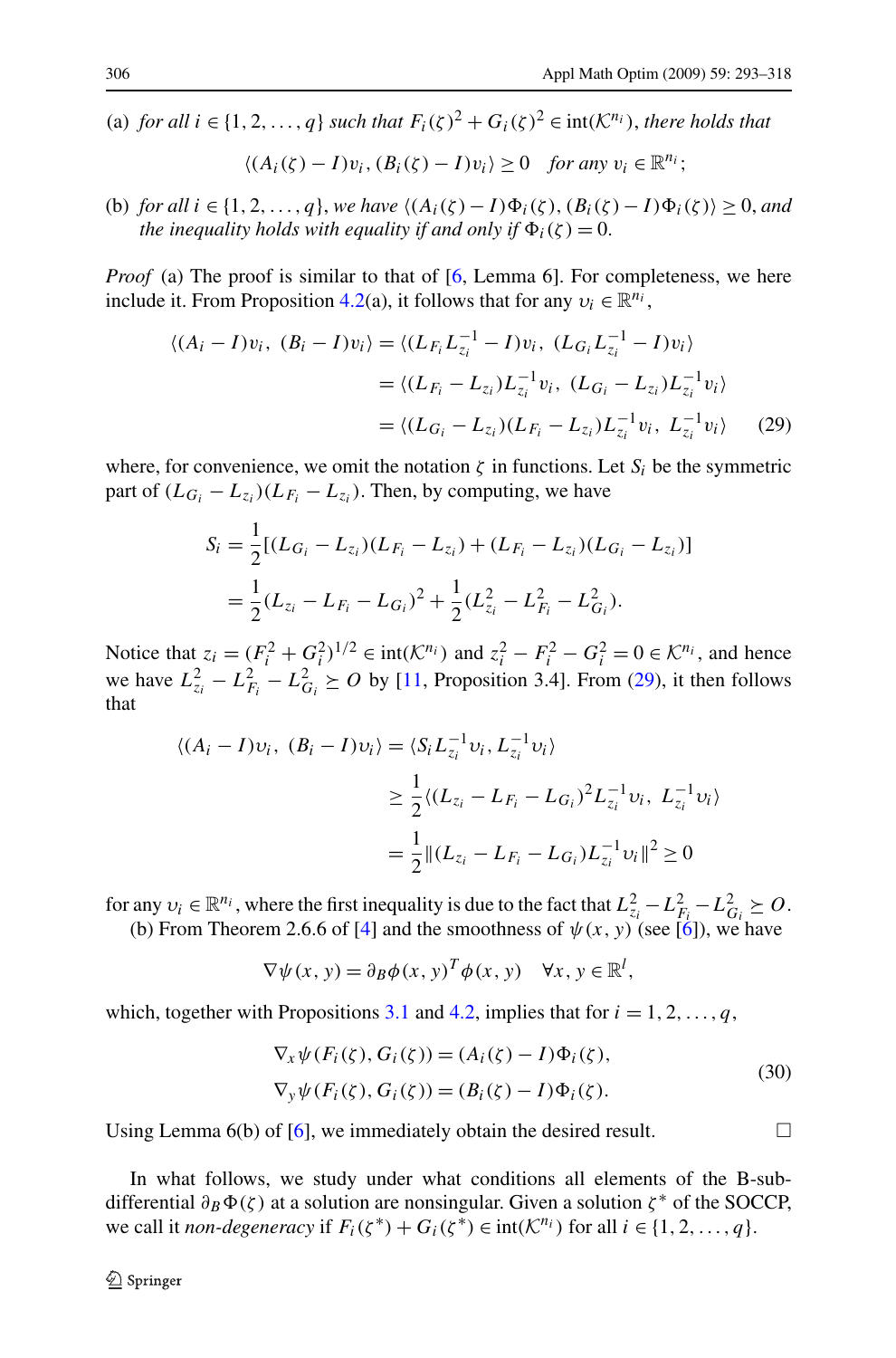| $F_i(\zeta^*)$                                    | $G_i(\zeta^*)$                                      | SС  |
|---------------------------------------------------|-----------------------------------------------------|-----|
| $F_i(\zeta^*) \in \text{int}(\mathcal{K}^{n_i})$  | $G_i(\zeta^*) = 0$                                  | Yes |
| $F_i(\zeta^*)=0$                                  | $G_i(\zeta^*) \in \text{int}(\mathcal{K}^{n_i})$    | Yes |
| $F_i(\zeta^*) \in \text{bd}^+(\mathcal{K}^{n_i})$ | $G_i(\zeta^*) \in \mathrm{bd}^+(\mathcal{K}^{n_i})$ | Yes |
| $F_i(\zeta^*) \in \text{bd}^+(\mathcal{K}^{n_i})$ | $G_i(\zeta^*)=0$                                    | No  |
| $F_i(\zeta^*)=0$                                  | $G_i(\zeta^*) \in \text{bd}^+(\mathcal{K}^{n_i})$   | No  |
| $F_i(\zeta^*)=0$                                  | $G_i(\zeta^*)=0$                                    | No  |

<span id="page-14-0"></span>*Remark 4.1* Let  $\zeta^*$  be a solution of the SOCCP. From [\[1](#page-24-0)], we know that precisely one of the following six cases holds for each block pair  $(F_i(\zeta), G_i(\zeta))$ :

where  $\mathrm{bd}^+(\mathcal{K}^{n_i}) = \mathrm{bd}(\mathcal{K}^{n_i}) \setminus \{0\}$ , and the last column indicates whether the strict complementarity, i.e.  $F_i(\zeta^*) + G_i(\zeta^*) \in \text{int}(\mathcal{K}^{n_i})$ , holds or not. Particularly, when the *i*-th block pair satisfies the strict complementarity,  $A_i(\zeta^*)$  and  $B_i(\zeta^*)$  have an explicit expression as shown by Lemma 4.2 below.

**Lemma 4.2** *Let*  $\zeta^*$  *be a solution to the SOCCP. For any*  $i \in \{1, 2, ..., q\}$ *, we have* 

- (a)  $A_i(\zeta^*) = 0$  and  $B_i(\zeta^*) = I$  if  $F_i(\zeta^*) = 0$  and  $G_i(\zeta^*) \in \text{int}(\mathcal{K}^{n_i})$ ;
- (b)  $A_i(\zeta^*) = I$  *and*  $B_i(\zeta^*) = 0$  *if*  $F_i(\zeta^*) \in \text{int}(\mathcal{K}^{n_i})$  *and*  $G_i(\zeta^*) = 0$ ;
- $A_i(\zeta^*) = L_{F_i(\zeta^*)}L_{z_i(\zeta^*)}^{-1}$  *and*  $B_i(\zeta^*) = L_{G_i(\zeta^*)}L_{z_i(\zeta^*)}^{-1}$  *if*  $F_i(\zeta^*)$ ,  $G_i(\zeta^*) \in$  $bd^+(K^{n_i})$

*Proof* (a) Since  $F_i(\zeta^*)^2 + G_i(\zeta^*)^2 = G_i(\zeta^*)^2 \in \text{int}(\mathcal{K}^{n_i})$ , by Proposition [4.2](#page-12-0)(a),

$$
A_i(\zeta^*) = L_{F_i(\zeta^*)} L_{z_i(\zeta^*)}^{-1} = 0 \quad \text{and} \quad B_i(\zeta^*) = L_{G_i(\zeta^*)} L_{z_i(\zeta^*)}^{-1} = L_{G_i(\zeta^*)} L_{G_i(\zeta^*)}^{-1} = I.
$$

Similarly, we can prove that part (b) holds. Next we consider part (c). We claim that  $F_i(\zeta^*)^2 + G_i(\zeta^*)^2 \in \text{int}(\mathcal{K}^{n_i})$ . Suppose not, then  $F_i(\zeta^*)^2 + G_i(\zeta^*)^2 \in \text{bd}^+(\mathcal{K}^{n_i})$ , which by Lemma [3.3](#page-6-0) implies that  $F_{i1}(\zeta^*)G_{i1}(\zeta^*) = F_{i2}(\zeta^*)^T G_{i2}(\zeta^*)$ . On the other hand, since  $F_i(\zeta^*) \in \text{bd}^+(\mathcal{K}^{n_i})$  and  $G_i(\zeta^*) \in \text{bd}^+(\mathcal{K}^{n_i})$ , we have that

$$
F_{i1}(\zeta^*) = ||F_{i2}(\zeta^*)||, \qquad G_{i1}(\zeta^*) = ||G_{i2}(\zeta^*)||. \tag{31}
$$

Combining the two sides then yields that  $||F_{i2}(\zeta^*)|| \cdot ||G_{i2}(\zeta^*)|| = F_{i2}(\zeta^*)^T G_{i2}(\zeta^*)$ . This implies that  $F_{i2}(\zeta^*) = \alpha G_{i2}(\zeta^*)$  for some  $\alpha > 0$ . Combining with (31) then yields  $F_{i1}(\zeta^*) = \alpha G_{i1}(\zeta^*)$ . Therefore,  $F_i(\zeta^*) = \alpha G_i(\zeta^*)$ . Noting that  $F_i(\zeta^*)^T G_i(\zeta^*) = 0$  since  $\zeta^*$  is a solution of the SOCCP, we have  $F_i(\zeta^*) = G_i(\zeta^*) = 0$ . This clearly contradicts the given assumption. Using Proposition  $4.2(a)$  $4.2(a)$ , we then obtain the desired result.

By Remark 4.1, if  $\zeta^*$  is a nondegenerate solution of the SOCCP, then the index sets

$$
\mathcal{I} := \{i \in \{1, 2, ..., q\} \mid F_i(\zeta^*) = 0, \ G_i(\zeta^*) \in \text{int}(\mathcal{K}^{n_i})\},
$$
\n
$$
\mathcal{B} := \{i \in \{1, 2, ..., q\} \mid F_i(\zeta^*) \in \text{bd}^+(\mathcal{K}^{n_i}), \ G_i(\zeta^*) \in \text{bd}^+(\mathcal{K}^{n_i})\}, \qquad (32)
$$
\n
$$
\mathcal{J} := \{i \in \{1, 2, ..., q\} \mid F_i(\zeta^*) \in \text{int}(\mathcal{K}^{n_i}), \ G_i(\zeta^*) = 0\}
$$

 $\bigcirc$  Springer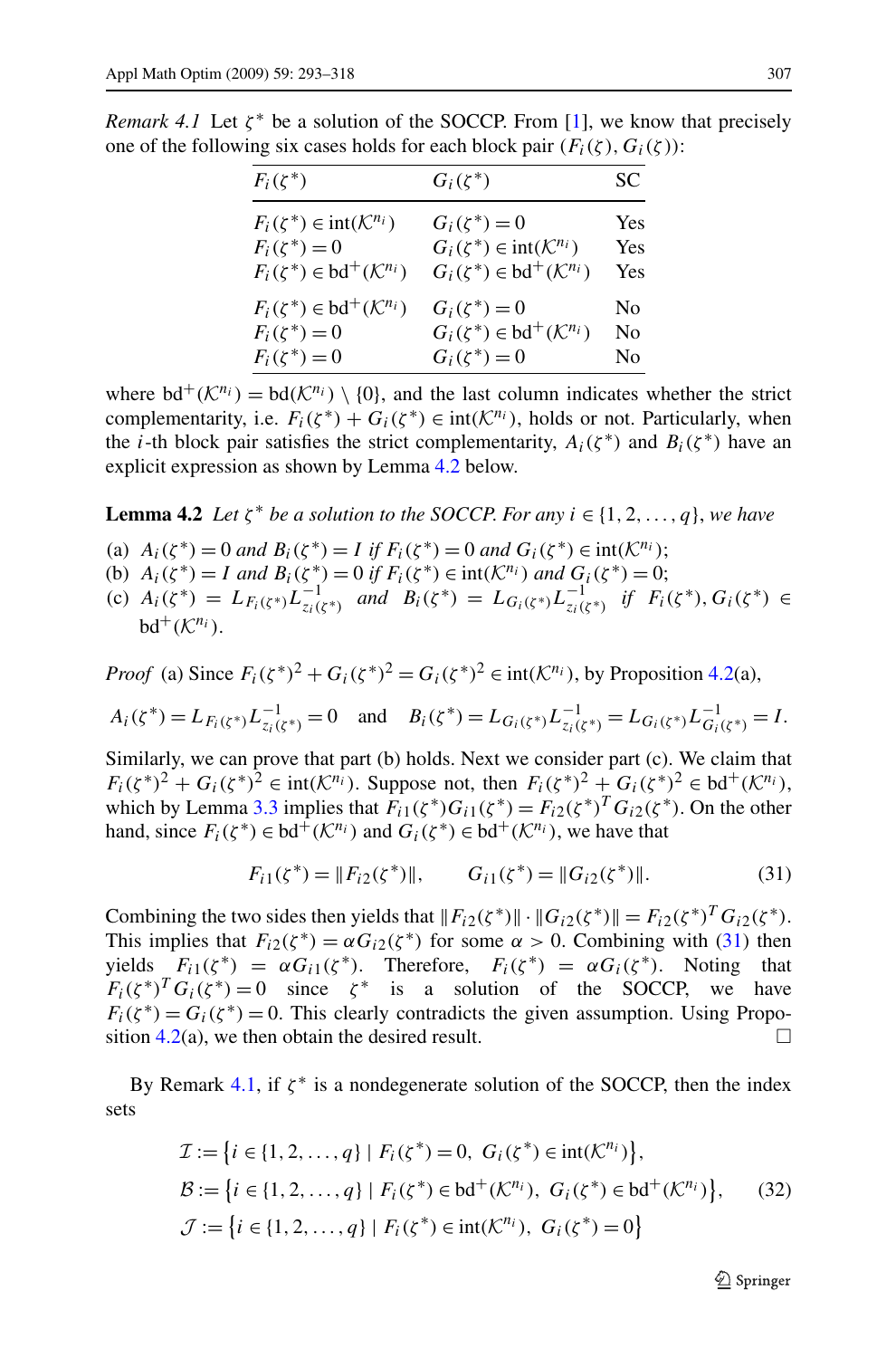<span id="page-15-0"></span>form a partition of  $\{1, 2, ..., q\}$ . Thus, if  $n = m$ , by supposing that  $\nabla G(\zeta^*)$  is invertible and rearranging the matrices appropriately,  $P(\zeta^*) = \nabla G(\zeta^*)^{-1} \nabla F(\zeta^*)$  can be rewritten as

$$
P(\zeta^*) = \begin{pmatrix} P(\zeta^*) \mathcal{I} \mathcal{I} & P(\zeta^*) \mathcal{I} \mathcal{B} & P(\zeta^*) \mathcal{I} \mathcal{J} \\ P(\zeta^*) \mathcal{B} \mathcal{I} & P(\zeta^*) \mathcal{B} \mathcal{B} & P(\zeta^*) \mathcal{B} \mathcal{J} \\ P(\zeta^*) \mathcal{J} \mathcal{I} & P(\zeta^*) \mathcal{J} \mathcal{B} & P(\zeta^*) \mathcal{J} \mathcal{J} \end{pmatrix}.
$$

Now we are able to prove the following nonsingularity result under the assumption that the given solution is nondegenerate.

**Theorem 4.1** *Let*  $\zeta^*$  *be a nondegenerate solution of the SOCCP. Suppose that*  $n = m$ *and*  $\nabla G(\zeta^*)$  *is invertible. Let*  $P(\zeta^*) = \nabla G(\zeta^*)^{-1} \nabla F(\zeta^*)$ . If  $P(\zeta^*)_{T\tau}$  *is nonsingular and its Schur-complement, denoted by*  $\widehat{P}(\zeta^*)_{TT}$ *, in the matrix* 

$$
\begin{pmatrix}\nP(\zeta^*)_{\mathcal{II}} & P(\zeta^*)_{\mathcal{IB}} \\
P(\zeta^*)_{\mathcal{BI}} & P(\zeta^*)_{\mathcal{BB}}\n\end{pmatrix}
$$

*has the Cartesian P-property, then all*  $W \in \partial_B \Phi(\zeta^*)$  *are nonsingular.* 

*Proof* Using [\(28](#page-12-0)) and noting that  $\nabla G(\zeta^*)$  is invertible, it suffices to show that any matrix *C* belonging to  $\nabla G(\zeta^*)^{-1}\nabla F(\zeta^*)(A(\zeta^*)-I)+(B(\zeta^*)-I)$  is invertible. By Lemma [4.2](#page-14-0) and Proposition [4.2\(](#page-12-0)a), *C* can be written in the following partitioned form

$$
C = \begin{pmatrix} -P_{\mathcal{I}\mathcal{I}} & P_{\mathcal{I}\mathcal{B}}(A_{\mathcal{B}} - I_{\mathcal{B}}) & 0_{\mathcal{I}\mathcal{J}} \\ -P_{\mathcal{B}\mathcal{I}} & P_{\mathcal{B}\mathcal{B}}(A_{\mathcal{B}} - I_{\mathcal{B}}) + (B_{\mathcal{B}} - I_{\mathcal{B}}) & 0_{\mathcal{B}\mathcal{J}} \\ -P_{\mathcal{J}\mathcal{I}} & P_{\mathcal{J}\mathcal{B}}(A_{\mathcal{B}} - I_{\mathcal{B}}) & -I_{\mathcal{J}} \end{pmatrix},
$$

where  $I_{\mathcal{B}} = \text{diag}(I_i, i \in \mathcal{B})$  with  $I_i$  being an  $n_i \times n_i$  identity matrix,  $A_{\mathcal{B}} =$ diag( $A_i$ ,  $i \in \mathcal{B}$ ) and  $B_{\mathcal{B}} = \text{diag}(B_i, i \in \mathcal{B})$ . For simplicity, we here omit the notation  $\zeta^*$  in the functions. It is not hard to see that these C are nonsingular if and only if

$$
C_r = \begin{pmatrix} -P_{\mathcal{I}\mathcal{I}} & P_{\mathcal{I}\mathcal{B}}(A_{\mathcal{B}} - I_{\mathcal{B}}) \\ -P_{\mathcal{B}\mathcal{I}} & P_{\mathcal{B}\mathcal{B}}(A_{\mathcal{B}} - I_{\mathcal{B}}) + (B_{\mathcal{B}} - I_{\mathcal{B}}) \end{pmatrix}
$$

is nonsingular. Showing that the matrix *Cr* is nonsingular is equivalent to showing that the only solution of the following system

$$
-C_r y = -C_r \begin{pmatrix} y_{\mathcal{I}} \\ y_{\mathcal{B}} \end{pmatrix} = 0
$$

is the zero vector. This system can be rewritten as

$$
\begin{cases} P_{\mathcal{I}\mathcal{I}}y_{\mathcal{I}} + P_{\mathcal{I}\mathcal{B}}(I_{\mathcal{B}} - A_{\mathcal{B}})y_{\mathcal{B}} = 0, \\ P_{\mathcal{B}\mathcal{I}}y_{\mathcal{I}} + P_{\mathcal{B}\mathcal{B}}(I_{\mathcal{B}} - A_{\mathcal{B}})y_{\mathcal{B}} = -(I_{\mathcal{B}} - B_{\mathcal{B}})y_{\mathcal{B}}. \end{cases}
$$

Recalling that  $P_{\mathcal{I}\mathcal{I}}$  is nonsingular, we obtain from the last system that

$$
\begin{cases}\ny_{\mathcal{I}} = -P_{\mathcal{I}\mathcal{I}}^{-1} P_{\mathcal{I}\mathcal{B}} (I_{\mathcal{B}} - A_{\mathcal{B}}) y_{\mathcal{B}},\\ (P_{\mathcal{B}\mathcal{B}} - P_{\mathcal{B}\mathcal{I}} P_{\mathcal{I}\mathcal{I}}^{-1} P_{\mathcal{I}\mathcal{B}}) (I_{\mathcal{B}} - A_{\mathcal{B}}) y_{\mathcal{B}} = -(I_{\mathcal{B}} - B_{\mathcal{B}}) y_{\mathcal{B}}.\n\end{cases}
$$
\n(33)

 $\mathcal{D}$  Springer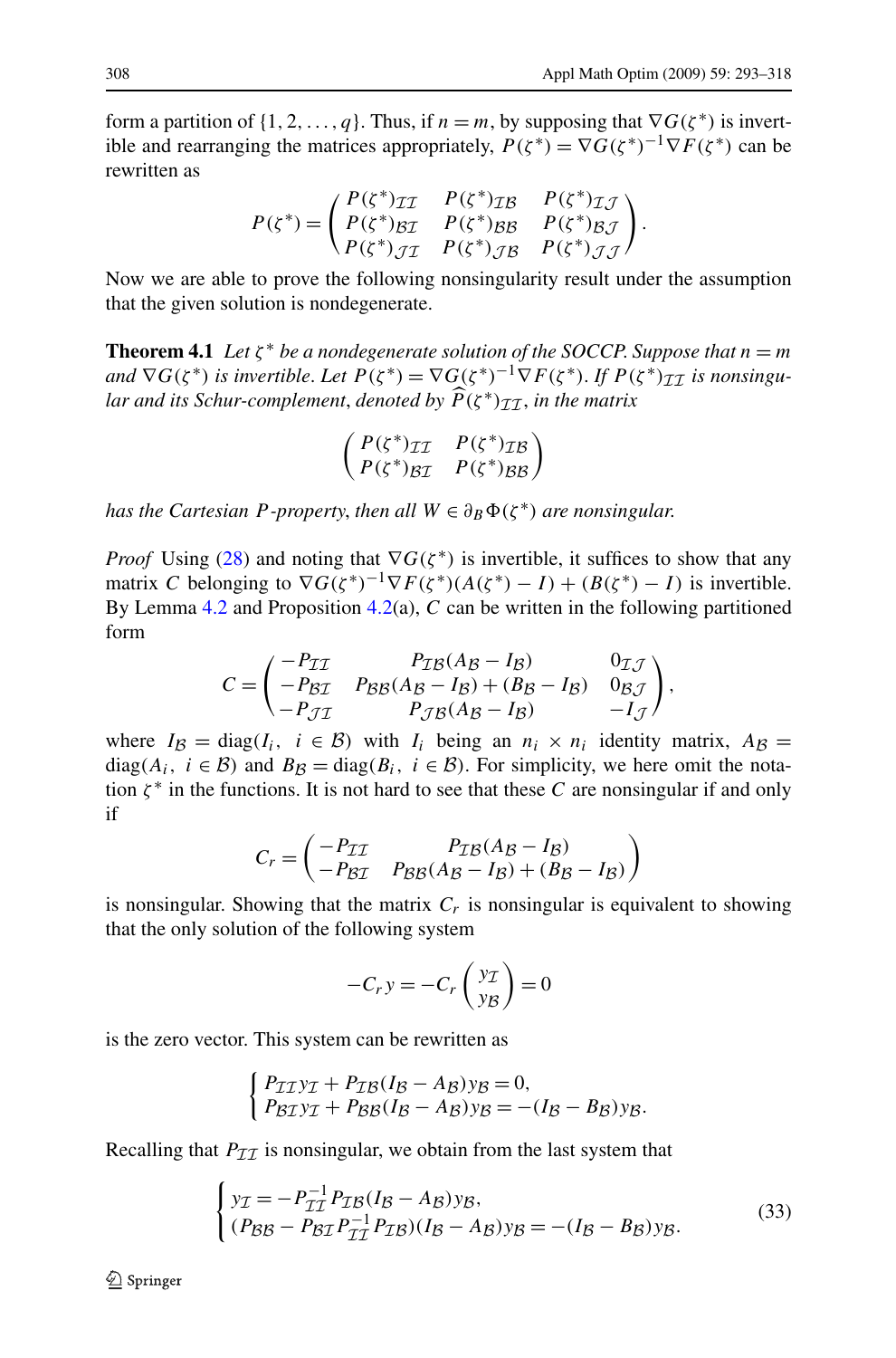<span id="page-16-0"></span>Thus, showing the nonsingularity of  $C_r$  is equivalent to showing the unique solution of the second equation is a zero vector. We proceed by contradiction. Suppose that  $y_B \neq 0$ , and consider the following two cases.

Case (1):  $(I_B - A_B)y_B = 0$ . Define  $J_B := \{i \in B : (yg)_i \neq 0\}$ . Then  $J_B \neq \emptyset$ . Moreover,

$$
(I - A_i(\zeta^*))(y_B)_i = 0
$$
 and  $(I - B_i(\zeta^*))(y_B)_i = 0$  for all  $i \in J_B$ ,

where the second equality is from the second equation of  $(33)$  $(33)$ . This means that

$$
[(I - A_i(\zeta^*)) + (I - B_i(\zeta^*))](y_{\mathcal{B}})_i = 0, \quad \forall i \in J_{\mathcal{B}}.
$$

Note that  $(y_B)_i \neq 0$  for all  $i \in J_B$ , and hence the last equation implies that the matrix

$$
[2I - A_i(\zeta^*) - B_i(\zeta^*)] \quad \forall i \in J_{\mathcal{B}} \tag{34}
$$

is singular. On the other hand, from Lemma  $4.2(c)$  $4.2(c)$ , it follows that

$$
2I - A_i(\zeta^*) - B_i(\zeta^*) = 2I - L_{F_i(\zeta^*)}L_{z_i(\zeta^*)}^{-1} - L_{G_i(\zeta^*)}L_{z_i(\zeta^*)}^{-1}
$$
  
=  $[2L_{z_i(\zeta^*)} - L_{F_i(\zeta^*)} - L_{G_i(\zeta^*)}]L_{z_i(\zeta^*)}^{-1}$   
=  $[L_{2z_i(\zeta^*)} - L_{F_i(\zeta^*)} + G_i(\zeta^*)}]L_{z_i(\zeta^*)}^{-1}, \quad \forall i \in \mathcal{B}.$  (35)

Notice that  $w_i(\zeta^*)$ ,  $z_i(\zeta^*) \in \text{int}(\mathcal{K}^{n_i})$  for each  $i \in \mathcal{B}$ , and furthermore,

$$
4z_i(\zeta^*)^2 - [F_i(\zeta^*) + G_i(\zeta^*)]^2 = 2w_i(\zeta^*) + [F_i(\zeta^*) - G_i(\zeta^*)]^2 \in \text{int}(\mathcal{K}^{n_i}).
$$

Using Proposition 3.4 of [[11\]](#page-24-0) then yields that  $[2z_i(\zeta^*) - (F_i(\zeta^*) + G_i(\zeta^*))] \in$ int( $K^{n_i}$ ), which implies that  $L_{2z_i(\zeta^*)} - L_{F_i(\zeta^*)+G_i(\zeta^*)}$  ≻ O. Combining with (35), we obtain that  $2I - A_i(\zeta^*) - B_i(\zeta^*)$  for each  $i \in \mathcal{J}_\mathcal{B}$  is nonsingular. This leads to a contradiction.

Case (2):  $(I_B - A_B)y_B \neq 0$ . Notice that  $F_i(\zeta^*)^2 + G_i(\zeta^*)^2 \in \text{int}(\mathcal{K}^{n_i})$  for each  $i \in \mathcal{B}$ by Lemma  $4.2(c)$  $4.2(c)$ , and hence applying Lemma  $4.1(a)$  $4.1(a)$  yields that

$$
\langle [(I_{\mathcal{B}} - A_{\mathcal{B}}) y_{\mathcal{B}}]_i, [(B_{\mathcal{B}} - I_{\mathcal{B}}) y_{\mathcal{B}}]_i \rangle \le 0 \quad \text{for } \forall i \in \mathcal{B}.
$$

This together with the second equation in  $(33)$  $(33)$  $(33)$  means that

$$
\langle [(I_{\mathcal{B}}-A_{\mathcal{B}})yg]_i, [(P_{\mathcal{B}\mathcal{B}}-P_{\mathcal{B}\mathcal{I}}P_{\mathcal{II}}^{-1}P_{\mathcal{I}\mathcal{B}})(I_{\mathcal{B}}-A_{\mathcal{B}})yg]_i \rangle \leq 0, \quad \forall i \in \mathcal{B}.
$$

Since  $P_{BB} - P_{BT}P_{TT}^{-1}P_{TB}$  is exactly  $\hat{P}_{TT}$ , using the Cartesian *P*-property of  $\hat{P}_{TT}$ , this is only possible if  $(I_{B} - A_{B})y_B = 0$  and again we obtain a controdiction this is only possible if  $(I_B - A_B)y_B = 0$ , and again we obtain a contradiction.  $□$ 

From Theorem [4.1](#page-15-0) and [\[19](#page-24-0), Lemma 2.6], we readily obtain the following result.

**Corollary 4.1** *Suppose that*  $\zeta^*$  *is a nondegenerate solution of the SOCCP with*  $m = n$ *and the mappings F and G at ζ* <sup>∗</sup> *satisfy the conditions of Theorem* [4.1.](#page-15-0) *Then*, *there exist a neighborhood*  $\mathcal{N}(\zeta^*)$  *of*  $\zeta^*$  *and a constant*  $C_1 > 0$  *such that for any*  $\zeta \in \mathcal{N}(\zeta^*)$ *and any*  $W \in \partial_B \Phi(\zeta)$ , *W is nonsingular and satisfies*  $\|W^{-1}\| \leq C_1$ .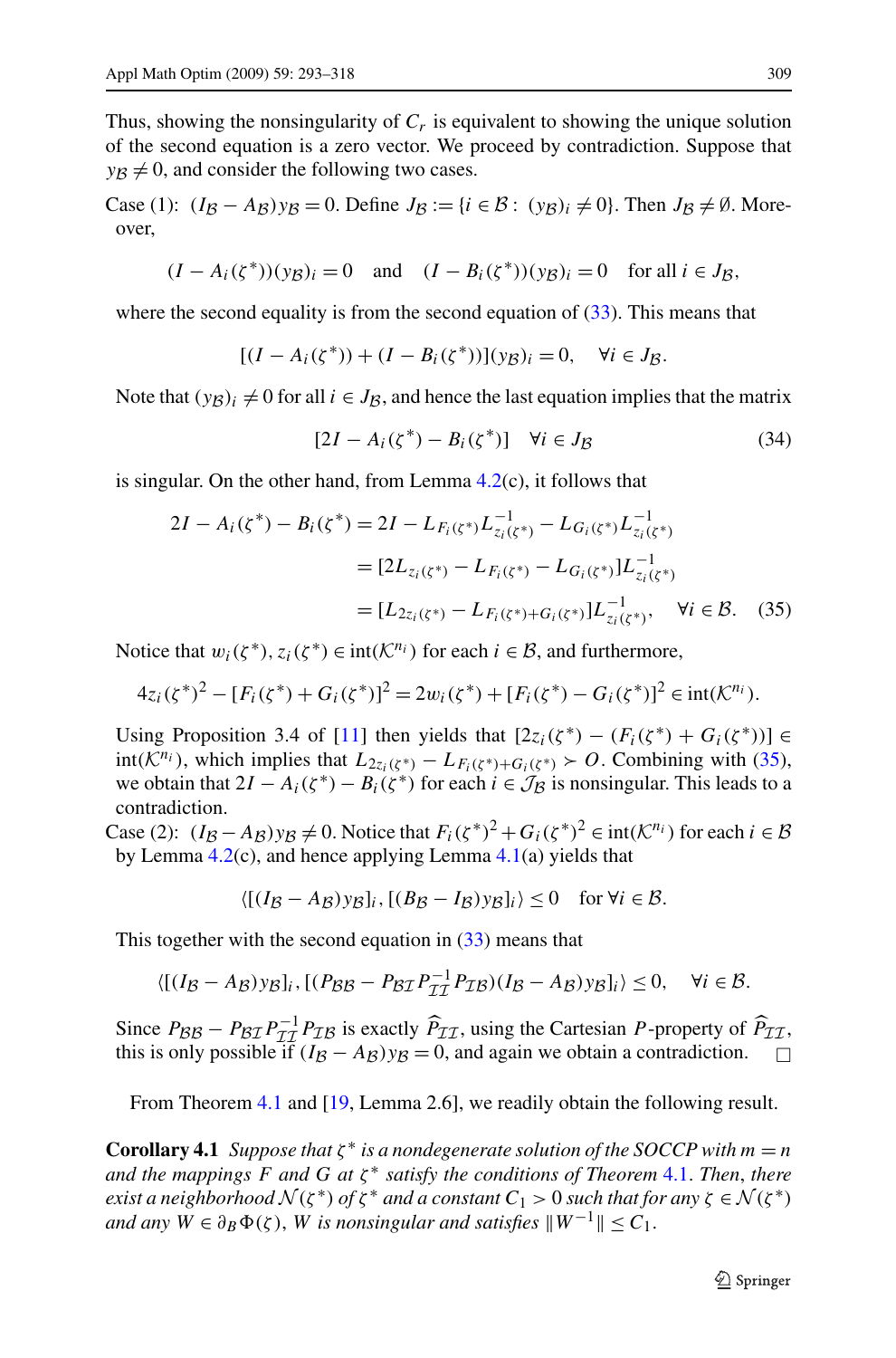# <span id="page-17-0"></span>**5 Properties of the Merit Function**

This section is mainly concerned with the stationary point property and the coerciveness of the function  $\Psi$ . Specifically, we shall provide a weaker condition than the one used by [[6,](#page-24-0) Proposition 3] to guarantee that every stationary point of  $\Psi$  is a solution of the SOCCP, and show that the function  $\Psi$  for the SOCCP ([3\)](#page-1-0) is coercive under the uniform Cartesian *P* -property of *F*. For the first result, we need the following technical lemma.

**Lemma 5.1** *Let*  $\psi$  :  $\mathbb{R}^l \times \mathbb{R}^l \to \mathbb{R}_+$  *be given by* ([8\)](#page-2-0). *Then, for any*  $x, y \in \mathbb{R}^l$ ,

$$
\phi(x, y) \neq 0 \iff \nabla_x \psi(x, y) \neq 0, \qquad \nabla_y \psi(x, y) \neq 0.
$$

*Proof* The equivalence is direct by Proposition 1 and Lemma  $6(b)$  of  $[6]$  $[6]$ .

**Proposition 5.1** *Let*  $\Psi : \mathbb{R}^n \to \mathbb{R}_+$  *be given by* [\(10](#page-2-0)). *Suppose that*  $n = m$  *and*  $\nabla G$ *is invertible. If*  $\nabla G(\zeta)^{-1} \nabla F(\zeta)$  *at any*  $\zeta \in \mathbb{R}^n$  *has the Cartesian P*<sub>0</sub>*-property, then every stationary point of*  $\Psi$  *is a solution to the SOCCP.* 

*Proof* Since  $\Psi$  is continuously differentiable by Proposition 2 of [[6\]](#page-24-0) and  $\Phi$  is locally Lipschitz continuous, we have by Clarke [\[4](#page-24-0)] that for any  $\zeta \in \mathbb{R}^n$  and any  $V \in \partial \Phi(\zeta)^T$ 

$$
\nabla \Psi(\zeta) = V \Phi(\zeta). \tag{36}
$$

Let *ζ* be an arbitrary stationary point of  $\Psi$  and *V* be an element of  $\partial_B \Phi(\zeta)^T$  (⊆  $\partial \Phi(\zeta)^T$ ). From ([27\)](#page-11-0), it follows that there exist matrices  $V_i \in \partial_B \Phi_i(\zeta)^T$  such that

$$
V = V_1 \times V_2 \times \cdots \times V_q.
$$

In addition, for each  $V_i \in \mathbb{R}^{n \times n_i}$ , by Proposition [3.1](#page-7-0) there exist matrices  $A_i(\zeta) \in$  $\mathbb{R}^{n_i \times n_i}$  and  $B_i(\zeta) \in \mathbb{R}^{n_i \times n_i}$ , as characterized by Proposition [4.2](#page-12-0), such that

$$
V_i = \nabla F_i(\zeta) (A_i(\zeta) - I) + \nabla G_i(\zeta) (B_i(\zeta) - I), \quad i = 1, 2, ..., q.
$$

Let  $A(\zeta) = \text{diag}(A_1(\zeta),...,A_q(\zeta))$  and  $B(\zeta) = \text{diag}(B_1(\zeta),...,B_q(\zeta))$ . Combining the last three equations, it then follows that

$$
[\nabla F(\zeta)(A(\zeta) - I) + \nabla G(\zeta)(B(\zeta) - I)]\Phi(\zeta) = 0,
$$

which, by the invertibility of  $\nabla G$ , is equivalent to

$$
\left[\nabla G(\zeta)^{-1}\nabla F(\zeta)(A(\zeta) - I) + (B(\zeta) - I)\right]\Phi(\zeta) = 0.
$$
\n(37)

We next prove that  $\Phi(\zeta) = 0$ . Suppose not, then there is an index  $\nu \in \{1, 2, ..., q\}$ such that  $\Phi_{\nu}(\zeta) = \phi(F_{\nu}(\zeta), G_{\nu}(\zeta)) \neq 0$ . From Propositions [3.1](#page-7-0) and [4.2,](#page-12-0) we notice that

$$
\begin{pmatrix} \nabla_x \psi(F_v(\zeta), G_v(\zeta)) \\ \nabla_y \psi(F_v(\zeta), G_v(\zeta)) \end{pmatrix} = \begin{pmatrix} (A_v(\zeta) - I) \Phi_v(\zeta) \\ (B_v(\zeta) - I) \Phi_v(\zeta) \end{pmatrix}.
$$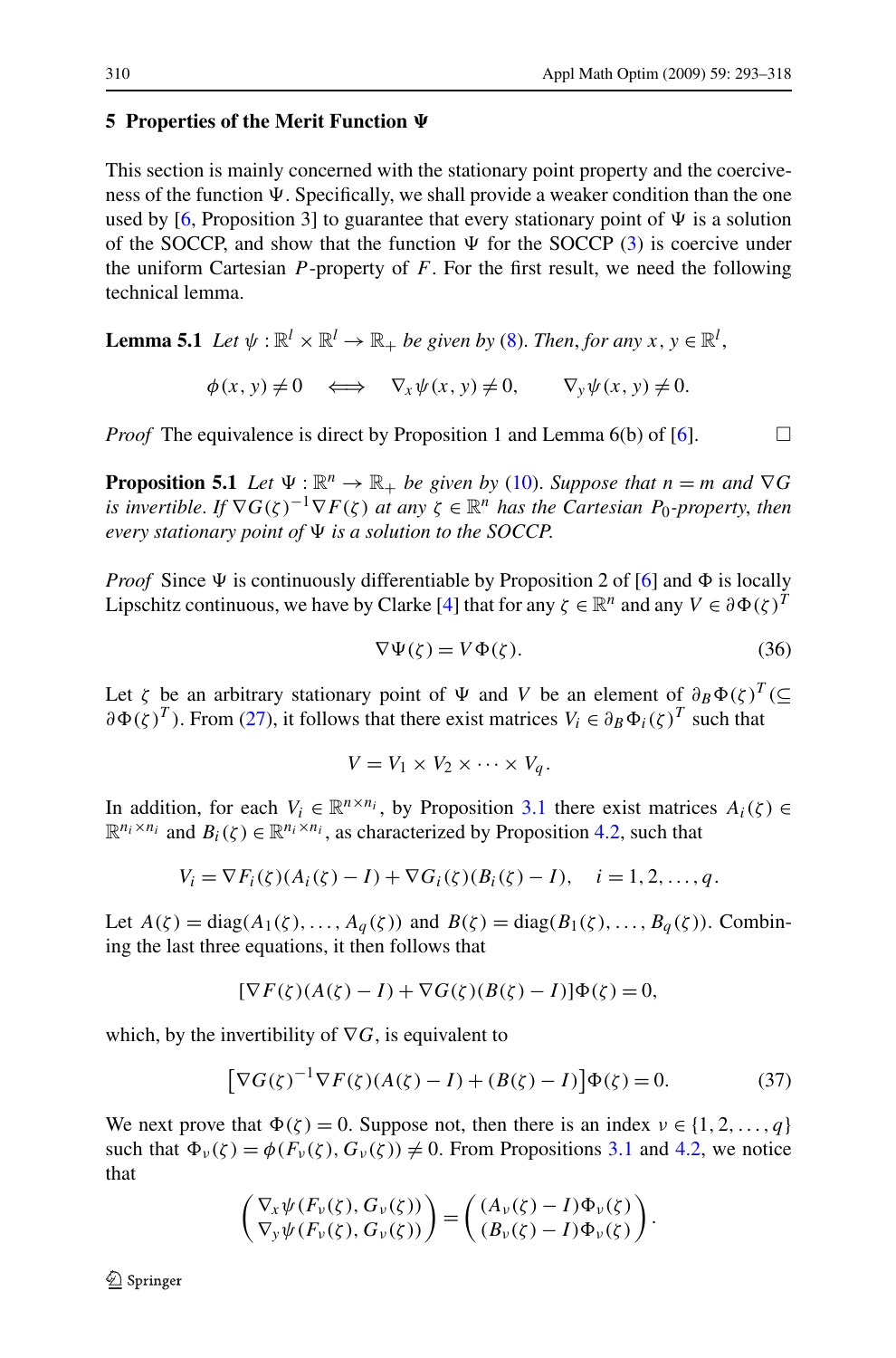<span id="page-18-0"></span>Therefore, applying Lemma [5.1](#page-17-0) yields that

$$
(A_{\nu}(\zeta) - I)\Phi_{\nu}(\zeta) \neq 0 \quad \text{and} \quad (B_{\nu}(\zeta) - I)\Phi_{\nu}(\zeta) \neq 0. \tag{38}
$$

In addition, from [\(37](#page-17-0)) it follows that

$$
\left[\nabla G(\zeta)^{-1}\nabla F(\zeta)(A(\zeta)-I)\Phi(\zeta)\right]_{\nu} + (B_{\nu}(\zeta)-I)\Phi_{\nu}(\zeta) = 0.
$$

Making the inner product with  $(A_v(\zeta) - I)\Phi_v(\zeta)$  on both sides, we obtain

$$
\langle (A_{\nu}(\zeta) - I)\Phi_{\nu}(\zeta), \left[ \nabla G(\zeta)^{-1} \nabla F(\zeta) (A(\zeta) - I)\Phi(\zeta) \right]_{\nu} \rangle
$$
  
+ 
$$
\langle (A_{\nu}(\zeta) - I)\Phi_{\nu}(\zeta), (B_{\nu}(\zeta) - I)\Phi_{\nu}(\zeta) \rangle = 0.
$$

Notice that the first term on the left hand side is nonnegative by (38) and the Cartesian *P*<sub>0</sub>-property of  $\nabla G(\zeta)^{-1} \nabla F(\zeta)$ , and the second term is positive by Lemma [4.1\(](#page-12-0)b) since  $\Phi_{\nu}(\zeta) \neq 0$ . This leads to a contradiction. The proof is thus completed.  $\square$ 

When  $\nabla G$  is invertible, we know from [[6\]](#page-24-0) that the column monotonicity of  $\nabla F(\zeta)$  and  $-\nabla G(\zeta)$  is equivalent to  $\nabla G(\zeta)^{-1}\nabla F(\zeta) \succeq 0$ , which clearly implies that  $\nabla G(\zeta)^{-1}\nabla F(\zeta)$  has the Cartesian *P*<sub>0</sub>-property. Thus, the stationary point condition in Proposition [5.1](#page-17-0) is weaker than the one used by [\[6](#page-24-0), Proposition 3]. In addition, for the SOCCP ([3\)](#page-1-0), the condition is equivalent to saying that *F* has the Cartesian *P*0 property, which, for the NCP, will reduce to the common stationary point condition that  $F$  is a  $P_0$ -function.

The following lemma generalizes the result of  $[6,$  $[6,$  Lemma  $9(a)$ ], which plays a crucial role in establishing the coerciveness of the merit function  $\Psi$ .

**Lemma 5.2** *Let*  $\psi$  *be defined as in* [\(8](#page-2-0)). *For any sequence*  $\{(x^k, y^k)\} \subseteq \mathbb{R}^l \times \mathbb{R}^l$ , *let*  $\lambda_1^k \leq \lambda_2^k$  and  $\mu_1^k \leq \mu_2^k$  denote the spectral values of  $x^k$  and  $y^k$ , respectively. (a) If  $\lambda_1^k \to -\infty$  or  $\mu_1^k \to -\infty$  as  $k \to \infty$ , then  $\psi(x^k, y^k) \to +\infty$ . (b) *If*  $\{\lambda_1^k\}$  *and*  $\{\mu_1^k\}$  *are bounded below, but*  $\lambda_2^k \to +\infty$ ,  $\mu_2^k \to +\infty$ , *and*  $\frac{x^k}{\|x^k\|}$   $\circ$  $\frac{y^k}{\|y^k\|} \to 0$  as  $k \to \infty$ , then  $\psi(x^k, y^k) \to +\infty$ .

*Proof* Part (a) is direct by [\[6](#page-24-0), Lemma 9 (a)]. We next prove part (b). Suppose that  $\{\phi(x^k, y^k)\}\$ is bounded. Let  $z^k = [(x^k)^2 + (y^k)^2]^{1/2}$  for each *k*. From the definition of *φ*,

$$
x^k + y^k = z^k - \phi(x^k, y^k), \quad \forall k.
$$

Squaring two sides of the last equality then yields that

$$
2x^{k} \circ y^{k} = -2z^{k} \circ \phi(x^{k}, y^{k}) + \phi(x^{k}, y^{k})^{2}, \quad \forall k.
$$
 (39)

Since  $\|x^k\| \to +\infty$  and  $\|y^k\| \to +\infty$  by the given conditions, we have

$$
\lim_{k \to \infty} \frac{z^k}{\|x^k\| \|y^k\|} = \lim_{k \to \infty} \left[ \frac{(x^k)^2}{\|x^k\|^2 \|y^k\|^2} + \frac{(y^k)^2}{\|x^k\|^2 \|y^k\|^2} \right]^{1/2} = 0,
$$

 $\bigcirc$  Springer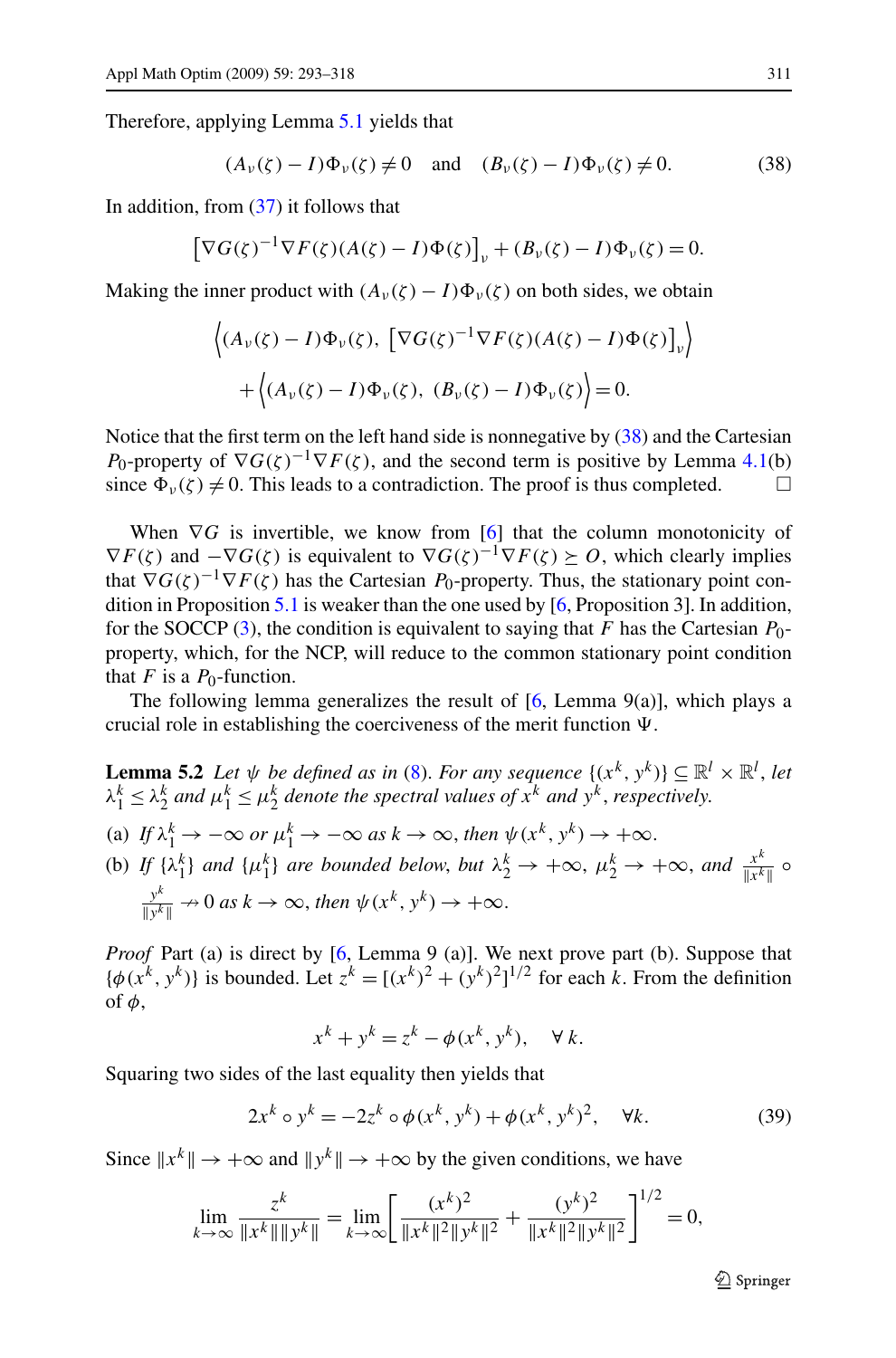<span id="page-19-0"></span>which, together with the boundedness of  $\{\phi(x^k, y^k)\}\)$ , implies that

$$
\lim_{k \to \infty} \frac{-2z^k \circ \phi(x^k, y^k) + \phi(x^k, y^k)^2}{\|x^k\| \|y^k\|} = 0.
$$

Using the equality ([39\)](#page-18-0), we obtain  $\lim_{k\to\infty} \frac{x^k}{\|x^k\|} \circ \frac{y^k}{\|y^k\|} = 0$ , which clearly contradicts the given assumption. Consequently, the conclusion follows.  $\Box$ 

It should be pointed out that in Lemma [5.2\(](#page-18-0)b), the condition  $\frac{x^k}{\|x^k\|} \circ \frac{y^k}{\|y^k\|} \to 0$  as  $k \to \infty$  is necessary, which can be illustrated by the following counterexample.

*Example 5.1* Consider the sequences  $\{x^k\}$  and  $\{y^k\}$  given as follows:

$$
x^{k} = \begin{pmatrix} k \\ -(k+1) \\ 0 \end{pmatrix} \text{ and } y^{k} = \begin{pmatrix} k \\ k-1 \\ 0 \end{pmatrix} \text{ for each } k.
$$

It is easy to verify that  $\lambda_1^k = -1$ ,  $\mu_1^k = 1$  for each *k*, and  $\lambda_2^k \to +\infty$ ,  $\mu_2^k \to +\infty$ , but

$$
\frac{x^k}{\|x^k\|} \to \begin{pmatrix} 1/\sqrt{2} \\ -1/\sqrt{2} \\ 0 \end{pmatrix}, \qquad \frac{y^k}{\|y^k\|} \to \begin{pmatrix} 1/\sqrt{2} \\ 1/\sqrt{2} \\ 0 \end{pmatrix}, \quad \text{and} \quad \frac{x^k}{\|x^k\|} \circ \frac{y^k}{\|y^k\|} \to 0.
$$

That is, the sequences  $\{x^k\}$  and  $\{y^k\}$  do not satisfy the assumption  $\frac{x^k}{\|x^k\|} \circ \frac{y^k}{\|y^k\|} \to 0$ . For such sequences, by a simple computation, we have

$$
\phi(x^{k}, y^{k}) = \frac{1}{2} \begin{pmatrix} \sqrt{4k^2 + 2 + 4k} + \sqrt{4k^2 + 2 - 4k} - 4k \\ 4 - (\sqrt{4k^2 + 2 + 4k} - \sqrt{4k^2 + 2 - 4k}) \\ 0 \end{pmatrix}.
$$

Since

$$
\lim_{k \to \infty} \sqrt{4k^2 + 2 + 4k} + \sqrt{4k^2 + 2 - 4k} - 4k = 0,
$$
  

$$
\lim_{k \to \infty} 4 - (\sqrt{4k^2 + 2 + 4k} - \sqrt{4k^2 + 2 - 4k}) = 2,
$$

we have  $\lim_{k\to\infty} ||\phi(x^k, y^k)|| = 1$ , i.e. the conclusion of Lemma [5.2\(](#page-18-0)b) does not hold.

We are now in a position to establish the coerciveness of  $\Psi$  for the SOCCP [\(3](#page-1-0)) under the uniform Cartesian  $P$ -property of  $F$  and the following condition.

**Condition A** For any sequence  $\{\zeta^k\} \subseteq \mathbb{R}^n$  satisfying  $\|\zeta^k\| \to +\infty$ , if there exists an index  $i \in \{1, 2, ..., q\}$  such that  $\{\lambda_1(\zeta_i^k)\}$  and  $\{\lambda_1(F_i(\zeta_i^k))\}$  are bounded below, and  $\lambda_2(\zeta_i^k), \lambda_2(F_i(\zeta^k)) \to +\infty$ , then

$$
\limsup_{k \to \infty} \left\langle \frac{\zeta_i^k}{\|\zeta_i^k\|}, \frac{F_i(\zeta^k)}{\|F_i(\zeta^k)\|} \right\rangle > 0.
$$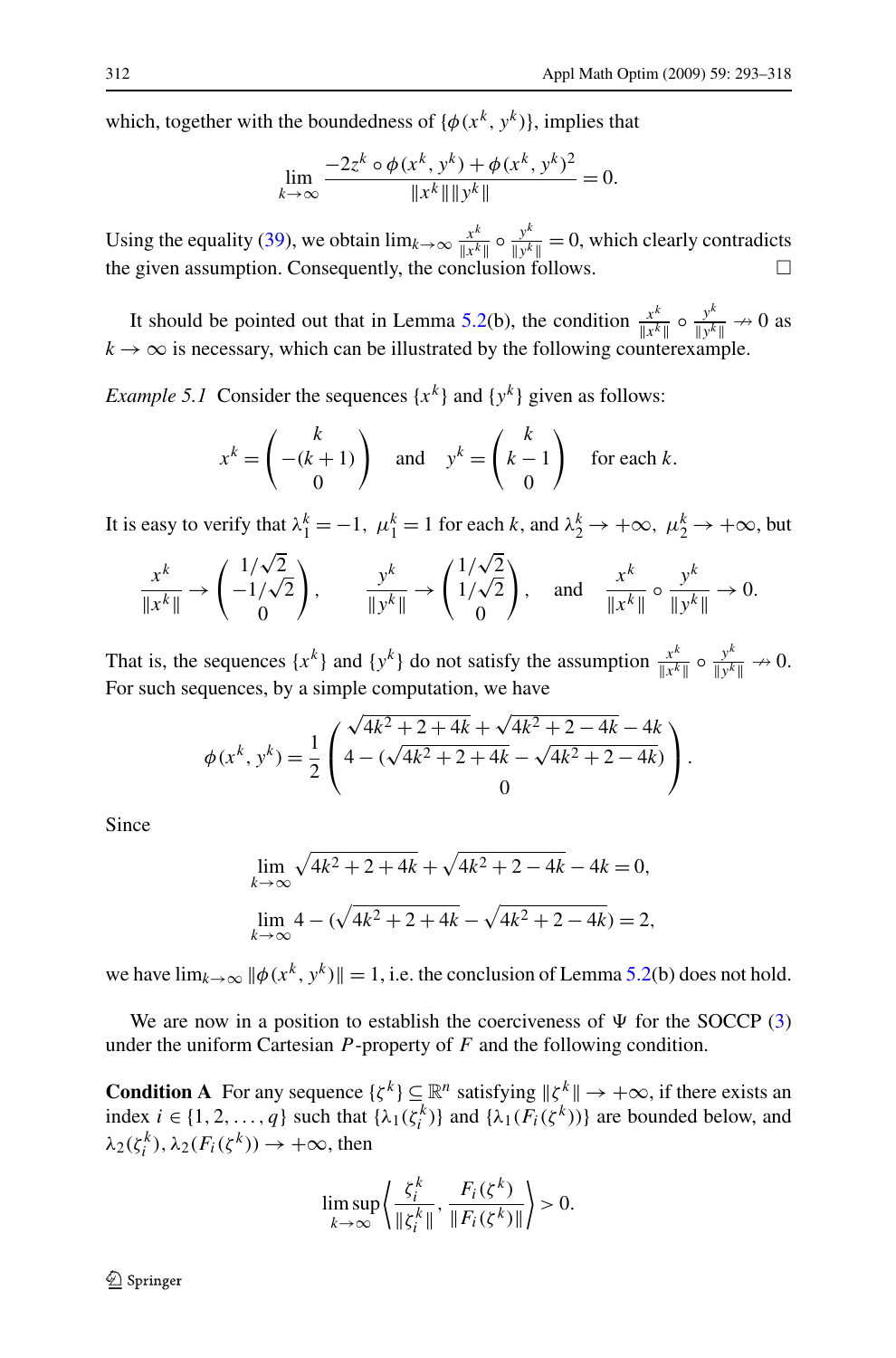<span id="page-20-0"></span>**Proposition 5.2** *For the SOCCP* [\(3](#page-1-0)), *suppose that the mapping F has the uniform Cartesian P -property and satisfies Condition* [A](#page-19-0). *Then*, *the merit function is coercive*.

*Proof* We shall prove that  $\lim_{k \to \infty} \Psi(\zeta^k) = +\infty$ . Let  $\{\zeta^k\} \subseteq \mathbb{R}^n$  be a sequence such that  $\|\zeta^k\| \to +\infty$ , where  $\zeta^k = (\zeta_1^k, \ldots, \zeta_q^k)$  with  $\zeta_i^k \in \mathbb{R}^{n_i}$ . Define the index set

$$
J := \{i \in \{1, 2, \ldots, q\} \mid \{\zeta_i^k\} \text{ is unbounded}\}.
$$

Since  $\{\zeta^k\}$  is unbounded,  $J \neq \emptyset$ . Let  $\{\xi^k\}$  be a bounded sequence with  $\xi^k =$  $(\xi_1^k, \ldots, \xi_q^k)$  and  $\xi_i^k \in \mathbb{R}^{n_i}$  for each *k*, where  $\xi_i^k$  is defined as follows:

$$
\xi_i^k = \begin{cases} 0 & \text{if } i \in J, \\ \zeta_i^k & \text{otherwise,} \end{cases} \quad i = 1, 2, \dots, q.
$$

By the uniform Cartesian *P*-property of *F*, there is a constant  $\rho > 0$  such that

$$
\rho \| \xi^{k} - \xi^{k} \|^{2} \leq \max_{i=1,...,m} \langle \xi_{i}^{k} - \xi_{i}^{k}, F_{i}(\xi^{k}) - F_{i}(\xi^{k}) \rangle
$$
  
=  $\langle \xi_{\nu}^{k}, F_{\nu}(\xi^{k}) - F_{\nu}(\xi^{k}) \rangle$   
 $\leq \| \xi_{\nu}^{k} \| \| F_{\nu}(\xi^{k}) - F_{\nu}(\xi^{k}) \| \text{ for each } k,$  (40)

where *ν* is an index from  $\{1, 2, \ldots, q\}$  for which the maximum is attained and we have, without loss of generality, assumed to be independent of *k*. Clearly,  $v \in J$ , which means that  $\{\zeta_v^k\}$  is unbounded. Consequently, there exists a subsequence, assumed to be  $\{\zeta_v^k\}$  without loss of generality, such that  $\|\zeta_v^k\| \to +\infty$ . Notice that

$$
\|\xi^k - \xi^k\|^2 \ge \|\xi^k_\nu - \xi^k_\nu\|^2 = \|\xi^k_\nu\|^2, \quad \text{for each } k.
$$

Dividing the both sides of (40) by  $\|\zeta_v^k\|$  then yields that

$$
\rho \| \zeta_{\nu}^{k} \| \leq \| F_{\nu}(\zeta^{k}) - F_{\nu}(\xi^{k}) \| \leq \| F_{\nu}(\zeta^{k}) \| + \| F_{\nu}(\xi^{k}) \|,
$$

which implies  $||F_v(\zeta^k)|| \to +\infty$  since  $||\zeta_v^k|| \to +\infty$  and  $\{F_v(\xi^k)\}\$ is bounded. Thus,

$$
\|\zeta_v^k\| \to +\infty \quad \text{and} \quad \|F_v(\zeta^k)\| \to +\infty. \tag{41}
$$

If either  $\lambda_1(\zeta_v^k) \to -\infty$  or  $\lambda_1(F_v(\zeta^k)) \to -\infty$ , then using Lemma [5.2\(](#page-18-0)a) readily yields that  $\psi(\zeta_v^k, F_v(\zeta^k)) \to +\infty$ , and consequently,  $\Psi(\zeta^k) \to +\infty$ . Otherwise, (41) implies that  $\{\lambda_1(\zeta_v^k)\}\$  and  $\{\lambda_1(F_v(\zeta^k))\}\$  are bounded below, but  $\lambda_2(\zeta_v^k) \to +\infty$  and  $\lambda_2(F_v(\zeta^k)) \to +\infty$ . Using Condition A, it then follows that

$$
\limsup_{k \to \infty} \left\langle \frac{\zeta_v^k}{\| \zeta_v^k \|}, \frac{F_v(\zeta^k)}{\| F_v(\zeta^k) \|} \right\rangle > 0,
$$

which in turn implies that

$$
\limsup_{k\to\infty}\lambda_2\bigg[\frac{\zeta_v^k}{\| \zeta_v^k\|}\circ\frac{F_v(\zeta^k)}{\| F_v(\zeta^k)\|}\bigg]>0.
$$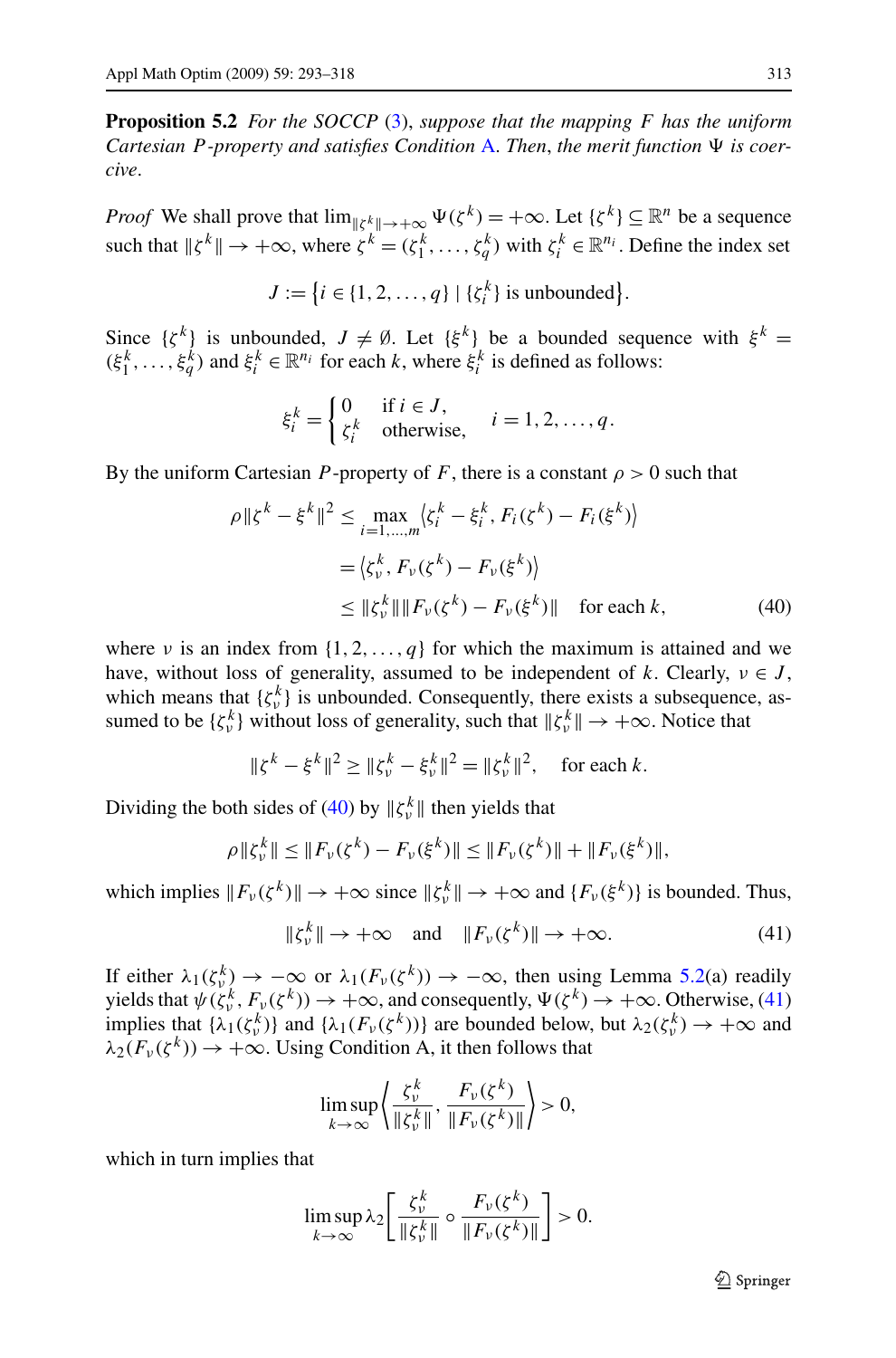<span id="page-21-0"></span>From this, we have  $\frac{\zeta_v^k}{\|\zeta_v^k\|} \circ \frac{F_v(\zeta^k)}{\|F_v(\zeta^k)\|} \to 0$ . This shows that the sequences  $\{\zeta_v^k\}$  and  ${F_{\nu}(\zeta^k)}$  satisfy the conditions of Lemma [5.2](#page-18-0)(b), and therefore  $\Psi(\zeta^k) \to +\infty$ .  $\Box$ 

When  $n_1 = \cdots = n_q = 1$ , Condition A automatically holds and the uniform Cartesian *P* -property of *F* is equivalent to *F* being a uniform *P* -function. Thus, Proposition [5.2](#page-20-0) recovers the result of the FB merit function for the NCP; see [\[12,](#page-24-0) Theorem 4.2].

#### **6 A Damped Gauss-Newton Method**

Based on the previous discussions, we in this section describe a damped Gauss-Newton method for the SOCCP by applying the generalized Newton method for the semismooth system [\(9](#page-2-0)). The algorithm is similar to the one proposed by Sun and Womersley [[22\]](#page-24-0) for box constrained variational inequality problem.

#### **Algorithm 6.1**

Step 0. Choose  $\zeta^{0} \in \mathbb{R}^{n}$ ,  $\rho \in (0, 1), \sigma \in (0, 1/2)$  and  $p_1, p_2 > 0$ . Set  $k := 0$ . Step 1. If  $\|\nabla \Psi(\zeta^k)\| = 0$ , then stop.

Step 2. Select an element  $W_k \in \partial_B \mathbf{\Phi}(\zeta^k)$ . Let  $d^k$  be the solution of the linear system

$$
(W_k^T W_k + p_1 \|\Phi(\zeta^k)\|^{p_2} I)d = -\nabla \Psi(\zeta^k). \tag{42}
$$

Step 3. Let  $l_k$  be the smallest nonnegative integer  $l$  such that

$$
\Psi(\zeta^k + \rho^l d^k) \le \Psi(\zeta^k) + \sigma \rho^l \nabla \Psi(\zeta^k)^T d^k. \tag{43}
$$

Step 4. Set  $\zeta^{k+1} := \zeta^k + \rho^{l_k} d^k$ ,  $k := k+1$  and go to Step 1.

Note that  $W_k^T W_k + p_1 \|\Phi(\zeta^k)\|^{p_2} I$  is positive definite if  $\zeta^k$  is not a solution of the SOCCP, and hence  $\nabla \Psi(\zeta^k)^T d^k < 0$ . This means that Algorithm 6.1 is well defined at the *k*th iteration. In addition, if  $n = m$  and  $W_k$  is nonsingular, then  $W_k^T W_k > 0$ and the solution of (42) with  $p_1 = 0$  yields a generalized Newton direction  $d^k =$  $-W_k^{-1}\Phi(\zeta^k).$ 

For the above damped Gauss-Newton method, along the lines of the proof of  $[10, 10]$  $[10, 10]$ Theorem 15], we can obtain the following global convergence result.

**Theorem 6.1** *Suppose that*  $\{\zeta^k\}$  *is a sequence generated by Algorithm* 6.1. *Then*, *each accumulation point*  $\zeta^*$  *of*  $\{\zeta^k\}$  *is a stationary point of*  $\Psi$ .

Using Proposition [4.1](#page-11-0) and Corollary [4.1](#page-16-0) and the proof of [\[22](#page-24-0), Theorem 7.2], we can prove the following superlinear (quadratic) convergence result.

**Theorem 6.2** *Suppose that*  $\{\zeta^k\}$  *is a sequence generated by Algorithm* 6.1 *and*  $\zeta^*$  *is an accumulation point of* {*ζ <sup>k</sup>*}. *If ζ* <sup>∗</sup> *is nondegenerate and F and G at ζ* <sup>∗</sup> *satisfy the conditions of Theorem* [4.1](#page-15-0), *then the sequence*  $\{\zeta^k\}$  *converges to*  $\zeta^*$  *Q-superlinearly.*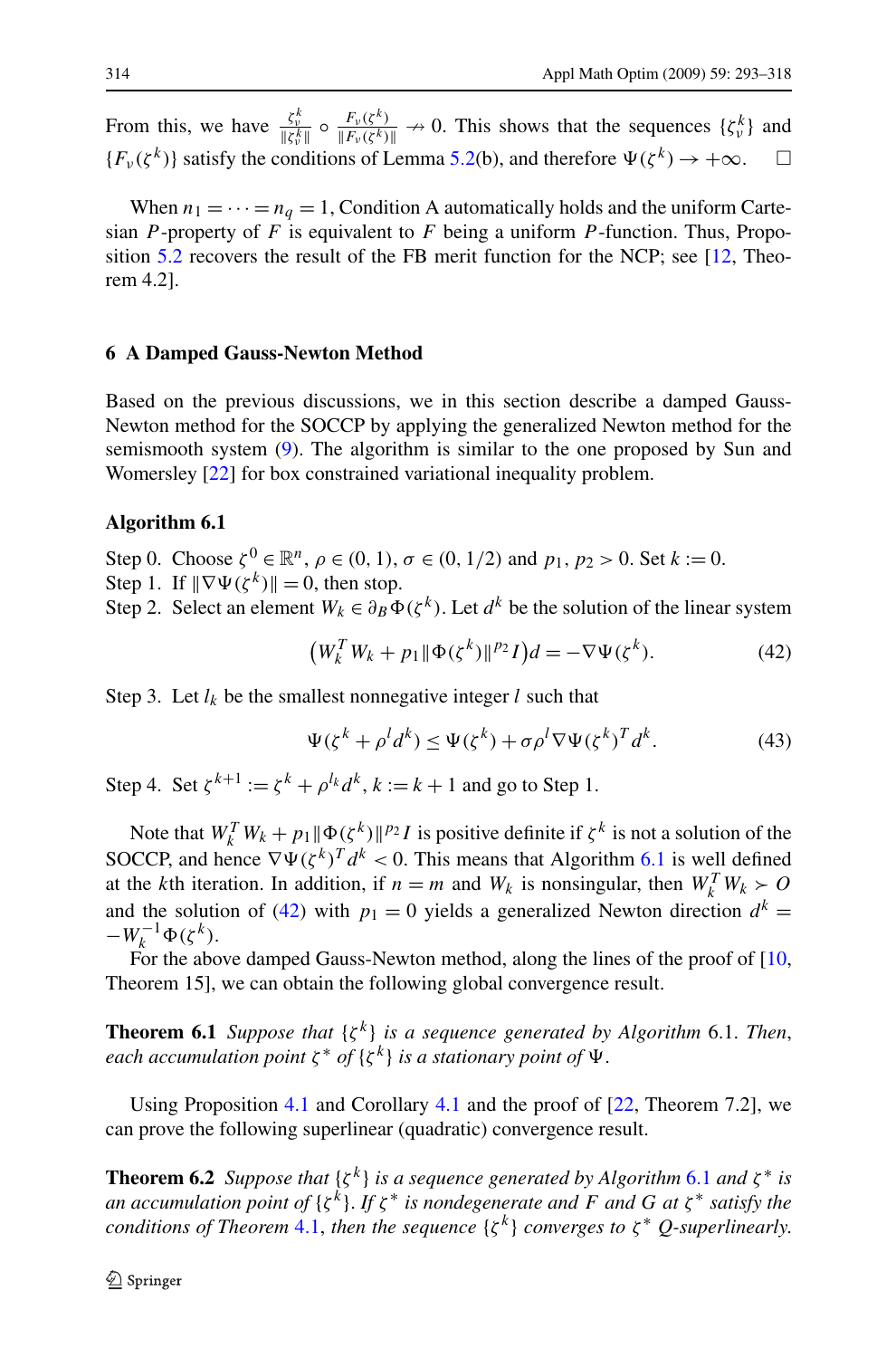*Furthermore, if*  $F'$  *and*  $G'$  *are Lipschitz continuous at*  $\zeta^*$  *and*  $p_2 > 1$ *, then the convergence is Q-quadratic*.

**Corollary 6.1** *For the SOCCP* [\(3](#page-1-0)), *if F has the uniform Cartesian P -property and satisfies Condition A*, *then the sequence* {*ζ <sup>k</sup>*} *given by Algorithm* [6.1](#page-21-0) *converges to the unique solution*  $\zeta^*$ . *If, in addition,*  $\zeta^*$  *is nondegenerate,*  $\nabla F(\zeta^*)_{TT}$  *is nonsingular and*

$$
\begin{pmatrix}\nabla F(\zeta^*)_{\mathcal{I}\mathcal{I}} & \nabla F(\zeta^*)_{\mathcal{I}\mathcal{B}} \\
\nabla F(\zeta^*)_{\mathcal{B}\mathcal{I}} & \nabla F(\zeta^*)_{\mathcal{B}\mathcal{B}}\n\end{pmatrix}
$$
\n(44)

*has the Cartesian P-property, then*  $\{\zeta^k\}$  *converges to*  $\zeta^*$  *superlinearly. If*  $F'$  *is also locally Lipschitz continuous around*  $\zeta^*$  *and*  $p_2 \geq 1$ *, then the convergence is Qquadratic*.

*Proof* We first show that the SOCCP ([3\)](#page-1-0) has the unique solution  $\zeta^*$ . If not, let  $\xi^* \neq \zeta^*$ be another solution of the SOCCP [\(3](#page-1-0)). From the uniform Cartesian *P* -property of *F*, there is a positive constant  $\rho$  such that

$$
\langle F(\zeta^*) - F(\xi^*), \zeta^* - \xi^* \rangle \ge \rho \| \zeta^* - \xi^* \|^2 > 0.
$$

On the other hand, since  $F(\zeta^*)^T \zeta^* = 0$ ,  $F(\xi^*)^T \xi^* = 0$  and  $\zeta^*, \xi^* \in \mathcal{K}$ , it follows that

$$
\langle F(\zeta^*) - F(\xi^*), \zeta^* - \xi^* \rangle = -F(\zeta^*)^T \xi^* - F(\xi^*)^T \zeta^* \le 0.
$$

This gives a contradiction. Consequently, the SOCCP [\(3](#page-1-0)) has the unique solution *ζ*<sup>\*</sup>. Since *ζ*<sup>*k*</sup> ⊆ {*ζ* ∈  $\mathbb{R}^n$  |  $\Psi$ (*ζ*) ≤  $\Psi$ (*ζ*<sup>0</sup>)}, by Proposition [5.2,](#page-20-0) the sequence {*ζ*<sup>*k*</sup>} is bounded. Using Theorem [6.1](#page-21-0), we can prove that the sequence  $\{\zeta^k\}$  converges to  $\zeta^*$ .

By Sect. 2 of [[17\]](#page-24-0), if ∇*F* has the Cartesian *P* -property, then its principal block matrix in (44) also has the Cartesian *P*-property. If, in addition,  $\nabla F(\zeta^*)_{\mathcal{II}}$  is nonsingular, then its Schur-complement in the matrix of (44) has the Cartesian *P* -property by Proposition 2.1 of [[17\]](#page-24-0). Thus, the conditions of Theorem [4.1](#page-15-0) are satisfied, and the second part of the conclusion is direct by Theorem [6.2.](#page-21-0)  $\Box$ 

# **7 Numerical Results**

In this section, we report the numerical results with Algorithm  $6.1$  solving the linear SOCP, i.e. the SOCP ([4\)](#page-1-0) with  $g(x) = c^T x$  for  $c \in \mathbb{R}^m$ . We used Algorithm [6.1](#page-21-0) to solve the KKT system of [\(4](#page-1-0)), which is equivalent to the SOCCP with *F* and *G* given by ([5\)](#page-1-0). The vector  $\hat{x}$  in *F* was computed as a solution of min<sub>x</sub>  $||Ax - b||$  by Matlab's least square solver, and *F* and *G* were evaluated via the Cholesky factorization of *AAT* .

All experiments were done with a PC of 2*.*8 GHz CPU and 512MB memory. The computer codes were all written in Matlab 6.5. We replaced the monotone line search of Algorithm [6.1](#page-21-0) with a nonmonotone version as described by Zhang and Hager [[25\]](#page-25-0), i.e., we computed the smallest nonnegative integer *l* such that

$$
\Psi(\zeta^k + \rho^l d^k) \le \mathcal{W}_k + \sigma \rho^l \nabla \Psi(\zeta^k)^T d^k
$$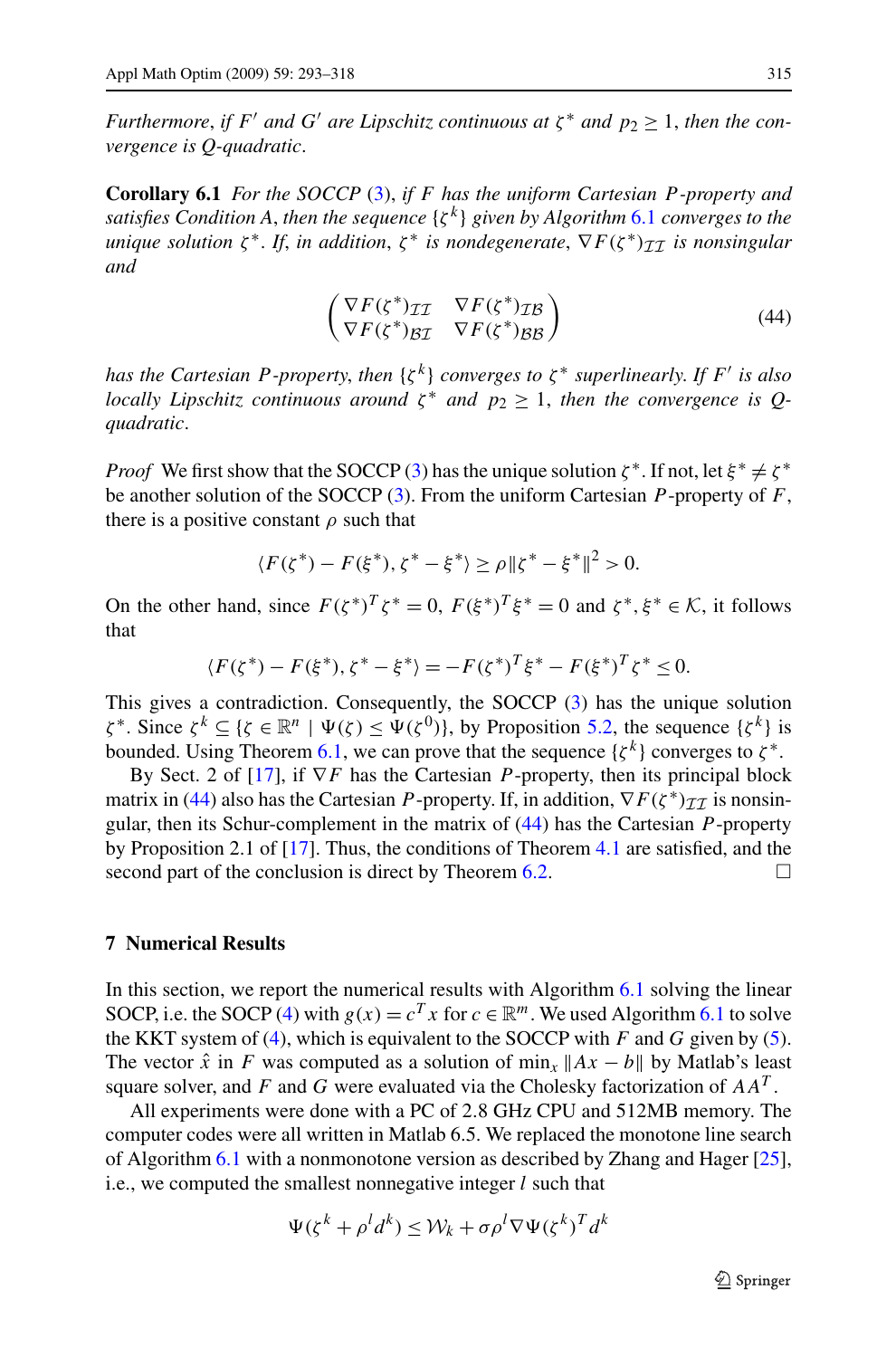| Problem   | Dimension |      | Gauss Newton method                   |  |  |                                                                                | SeDuMi |                |
|-----------|-----------|------|---------------------------------------|--|--|--------------------------------------------------------------------------------|--------|----------------|
|           |           |      | p m $\Psi(\zeta^k)$ Iter NF $c^T x^k$ |  |  |                                                                                |        | Iter $c^T x^k$ |
| nb        | 123       | 2383 |                                       |  |  | $8.42e-7$ $34$ $71$ $-5.070410e-2$ $21$ $-5.070310e-2$                         |        |                |
| $nb$ $L1$ | 915       |      |                                       |  |  | $3176$ $5.70e-7$ $109$ $122$ $-1.301227e+1$ $18$ $-1.301227e+1$                |        |                |
|           |           |      |                                       |  |  | nb L2 bessel $123$ $2641$ $2.04e-10$ 9 $14$ $-1.025697e-1$ $16$ $-1.025695e-1$ |        |                |

**Table 1** Numerical results with Algorithm [6.1](#page-21-0) and SeDuMi for the SOCPs

where

$$
\mathcal{W}_k = (\eta_{k-1} Q_{k-1} \mathcal{W}_{k-1} + \Psi(\zeta^k))/Q_k
$$

with  $Q_k = \eta_{k-1} Q_{k-1} + 1$ . During the tests, we used  $W_0 = \Psi(\zeta^0)$ ,  $Q_0 = 1$  and  $\eta_k \equiv 0.85$  for the line search, and  $\rho = 0.5$  and  $\sigma = 1.0e - 4$  for Algorithm [6.1](#page-21-0). In addition, we adopted a pure Gauss-Newton direction  $d^k = -W_k^{-1} \Phi(\zeta^k)$ , which is in fact a generalized Newton direction. We started the algorithm with  $\zeta^0 = 0$  and solved the linear system involved in the algorithm by Matlab's linear equation solver. The algorithm was stopped whenever one of the following conditions was satisfied: (1) max{ $\Psi(\zeta^k)$ ,  $|F(\zeta^k)^T G(\zeta^k)|$ } < 10<sup>−6</sup>; (2) the steplength is less than 10<sup>−15</sup>; (3) the number of iteration is over than 150.

We have solved several SOCPs from the DIMACS library [\[18](#page-24-0)] and compared the numerical performance of Algorithm [6.1](#page-21-0) with SeDuMi [\[23](#page-24-0)], a successful interior point method software for the SOCP and the semidefinite programming. Numerical results are listed in Table 1, where **Iter** records the number of iterations, **NF** represents the number of function evaluations required by the algorithm for solving each problem,  $\Psi(\zeta^k)$  and  $c^T x^k$  denote the value of  $\Psi(\zeta)$  and  $c^T x$  at the final iteration, respectively.

From Table 1, we see that Algorithm [6.1](#page-21-0) yielded a solution with favorable accuracy for all test problems within 110 iterations, and needed less iterations for the problem "nb\_L2\_bessel". For the more difficult problems "nb" and "nb\_L1", Algorithm [6.1](#page-21-0) is now not comparable with the sophisticated software SeDuMi in terms of the number of iterations. We observe that the two problems do not satisfy the nondegenerate condition at the optimal solution. It should be pointed out that our code is crude and does not exploit any preprocessing strategy on the problems.

### **8 Conclusions**

The FB function  $\phi(x, y)$  is an important SOC complementarity function, by which the SOCCP can be reformulated as a semismooth system involving the operator  $\Phi$ . In this paper, we have characterized the B-subdifferential of  $\phi$  at a general point and presented an estimate for the B-subdifferential of  $\Phi$  at any point. A condition was also given to guarantee every element of the B-subdifferential of  $\Phi$  at a solution to be nonsingular. Although the condition is a little stringent, this is the first article, to our best knowledge, to discover the B-subdifferential of FB function associated with SOCs. In addition, we have established the coerciveness of the merit function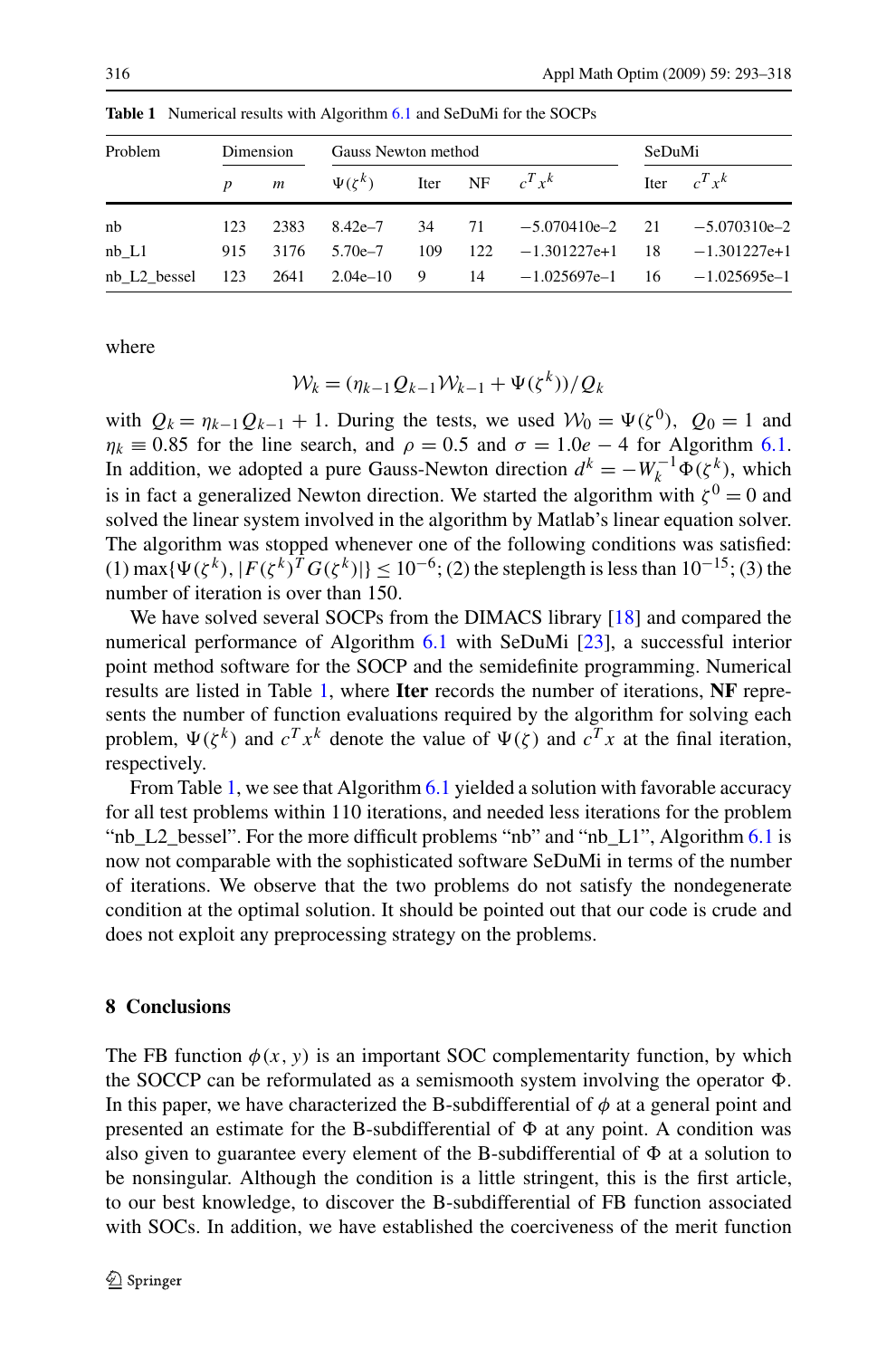<span id="page-24-0"></span> $\Psi$  and provided a weaker condition than [6] for each stationary point of  $\Psi$  to be a solution of the SOCCP. With these results, a damped Gauss-Newton method was proposed and the global and local convergence results were obtained under some suitable conditions.

**Acknowledgements** The authors would like to thank Prof. P. Tseng for the codes of the merit function approach and Prof. D.-F. Sun for his suggestions on this work. The authors are also grateful to the two referees for their valuable comments and suggestions.

# **References**

- 1. Alizadeh, F., Goldfarb, D.: Second-order cone programming. Math. Program. **95**, 3–51 (2003)
- 2. Andersen, E.D., Roos, C., Terlaky, T.: On implementing a primal-dual interior-point method for conic quadratic optimization. Math. Program. **95**, 249–277 (2003)
- 3. Chen, J.-S., Chen, X., Tseng, P.: Analysis of nonsmooth vector-valued functions associated with second-order cones. Math. Program. **101**, 95–117 (2004)
- 4. Clarke, F.H.: Optimization and Nonsmooth Analysis. Wiley, New York (1983). Reprinted by SIAM, Philadelphia (1990)
- 5. Chen, X., Qi, H.: Cartesian P-property and its applications to the semidefinite linear complementarity problem. Math. Program. **106**, 177–201 (2006)
- 6. Chen, J.-S., Tseng, P.: An unconstrained smooth minimization reformulation of the second-order cone complementarity problem. Math. Program. **104**, 293–327 (2005)
- 7. Chen, X.-D., Sun, D., Sun, J.: Complementarity functions and numerical experiments for second-order cone complementarity problems. Comput. Optim. Appl. **25**, 39–56 (2003)
- 8. Fischer, A.: Solution of the monotone complementarity problem with locally Lipschitzian functions. Math. Program. **76**, 513–532 (1997)
- 9. Faraut, J., Korányi, A.: Analysis on Symmetric Cones. Oxford Mathematical Monographs, Oxford University Press, New York (1994)
- 10. Facchinei, F., Kanzow, C.: A nonsmooth inexact Newton method for the solution of large-scale nonlinear complementarity problems. Math. Program. **76**, 493–512 (1997)
- 11. Fukushima, M., Luo, Z.-Q., Tseng, P.: Smoothing functions for second-order cone complementarity problems. SIAM J. Optim. **12**, 436–460 (2002)
- 12. Facchinei, F., Soares, J.: A new merit function for nonlinear complementarity problem and a related algorithm. SIAM J. Optim. **7**, 225–247 (1997)
- 13. Hayashi, S., Yamashita, N., Fukushima, M.: A combined smoothing and regularization method for monotone second-order cone complementarity problems. SIAM J. Optim. **15**, 593–615 (2005)
- 14. Lobo, M.S., Vandenberghe, L., Boyd, S., Lebret, H.: Application of second-order cone programming. Linear Algebra Appl. **284**, 193–228 (1998)
- 15. Mifflin, M.: Semismooth and semiconvex functions in constrained optimization. SIAM J. Control Optim. **15**, 957–972 (1977)
- 16. Monteiro, R.D.C., Tsuchiya, T.: Polynomial convergence of primal-dual algorithms for the secondorder cone programs based on the MZ-family of directions. Math. Program. **88**, 61–83 (2000)
- 17. Pan, S.-H., Chen, J.-S.: A regularization method for the second-order cone complementarity problems with Cartesian *P*<sub>0</sub>-property, Nonlinear Analysis (to appear)
- 18. Pataki, G., Schmieta, S.: The DIMACS library of semidefinite-quadratic-linear programs. Preliminary draft, Computational Optimization Research Center, Columbia University, New York. <http://dimacs.rutgers.edu/Challenges/Seventh/Instances/>
- 19. Qi, L.: Convergence analysis of some algorithms for solving nonsmooth equations. Math. Oper. Res. **18**, 227–244 (1993)
- 20. Qi, L., Sun, J.: A nonsmooth version of Newton's method. Math. Program. **58**, 353–367 (1993)
- 21. Sun, D., Sun, J.: Strong semismoothness of the Fischer-Burmeister SDC and SOC complementarity functions. Math. Program. **103**, 575–581 (2005)
- 22. Sun, D., Womersley, R.S.: A new unconstrained differential merit function for box constrained variational inequality problems and a damped Gauss-Newton method. SIAM J. Optim. **9**, 388–413 (1999)
- 23. Sturm, J.F.: Using SeDuMi 1.02, a MATLAB toolbox for optimization over symmetric cones. Optim. Methods Software **11&12**, 625–653 (1999)